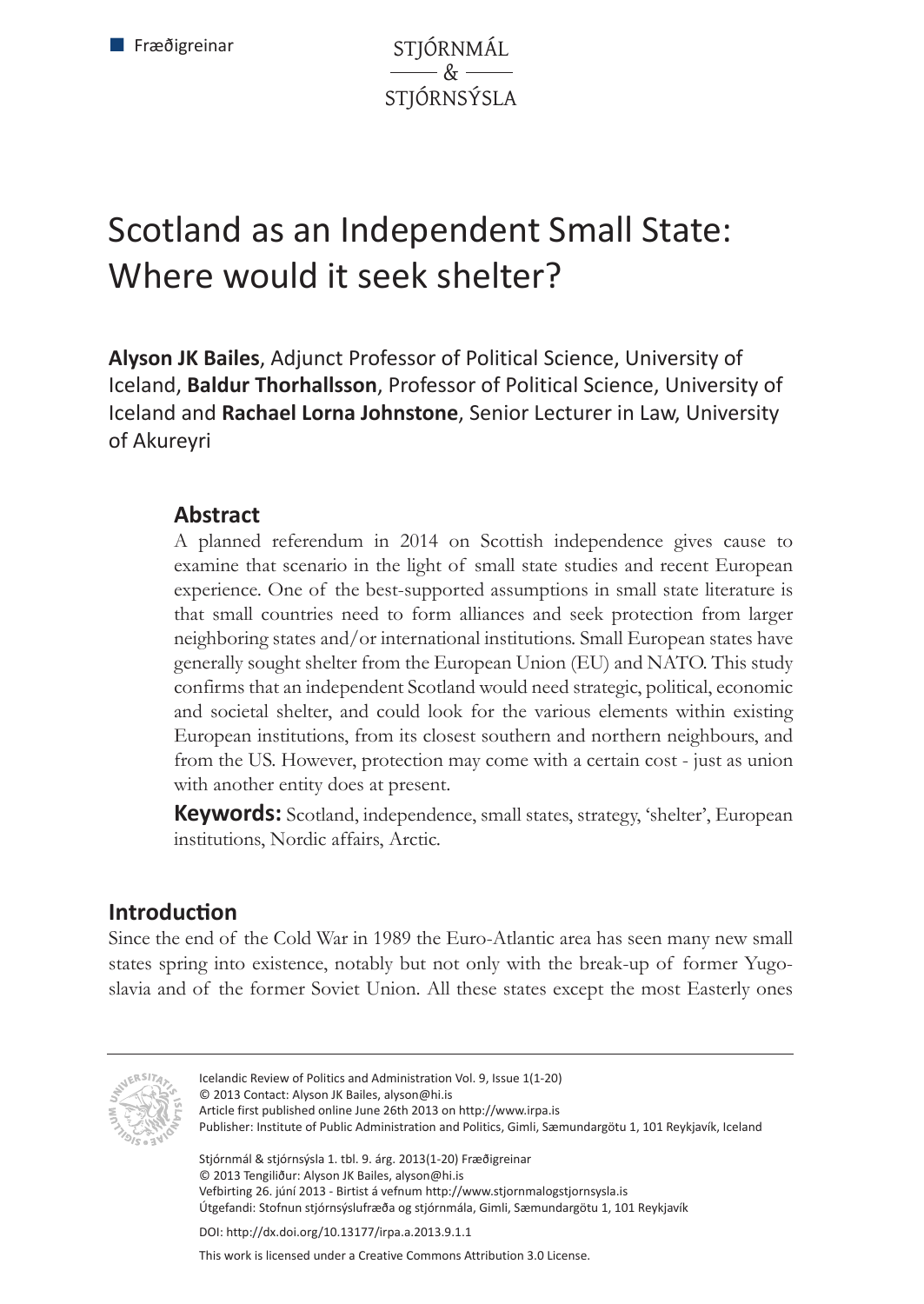# **2** STJÓRNMÁL  $\&$   $-$ STJÓRNSÝSLA

quickly chose to seek full membership of NATO or the European Union (EU), or both, to serve a wide range of national interests including the need for security.

Not many further openings remain for new 'smalls' to emerge in this region, but three of them lie on the North-western periphery of Europe. Scotland, already enjoying considerable devolved powers within the United Kingdom (UK), will hold a referendum in late 2014 asking its citizenry whether to seek full independence. The Faroe Islands and Greenland, parts of the Danish realm with home-rule status, have a constitutional right to initiate moves towards independence - but have so far not chosen to do so.

This article is not about whether Scotland will, or should, vote for independence in 2014. It is written from an international relations standpoint and makes only the necessary minimum of references to Scottish or British internal affairs, including such important aspects of the independence question as taxation and economic viability. Instead it looks at the Scottish case in the light of small state theory, and more specifically, of the concept that posits such states' need for strategic, political, economic and societal *shelter*. What solutions exist to meet this need, and which ones have been used by new small states during the late  $20<sup>th</sup>$ -early  $21<sup>st</sup>$  century in Europe? How well would Scotland's own situation in the event of independence fit this framework, and what specific choices might it face? Given Scotland's geo-strategic position and political culture, could comparisons and lessons from the five Nordic countries be relevant?

This topic is not exactly new, as the ongoing UK debate has often touched on Scotland's 'smallness', usually in connection with arguments over its ability to stand alone. Smallness has been cited as a reason why Scotland would need to stay in/join the EU, and also as a reason why its presence need not damage but might benefit the EU itself (Murkens 2001; Scottish National Party 2012). There has been frequent mention of Nordic lessons and models for an independent Scotland – without necessarily calling the Nordics 'small' (e.g. Hanlon and Kärki 2011) - and the Scottish National Party (SNP) has depicted the chance to follow Nordic examples as one likely benefit of independence (e.g. Salmond 2012). With some exceptions, however (e.g. Keating 2011; Donald and Hutton 2011), the discourse of 'smallness' has developed in a context of political debate and partisanship, or as a way of framing specific practical issues, rather than seeking enlightenment from the scholarly literature on small states. The present article seeks to add value by concentrating upon the latter approach.

First, the theoretical and analytical framework for the study will be explained. Part 2 of the text then briefly reviews Scotland's historical and modern constitutional position and the framing of the independence issue. Part 3 discusses first the general, then the Nordic-related and Arctic-related, challenges and options that would arise for an independent Scotland as a 'small state' seeking shelter. Part 4 summarizes the conclusions.

#### **1. Small States and shelter: Theories in Small States Studies and 'Realpolitik'**

Generally, the International Relations (IR) literature argues that small states need a protecting power. A small entity can seek protection/shelter from a larger neighboring state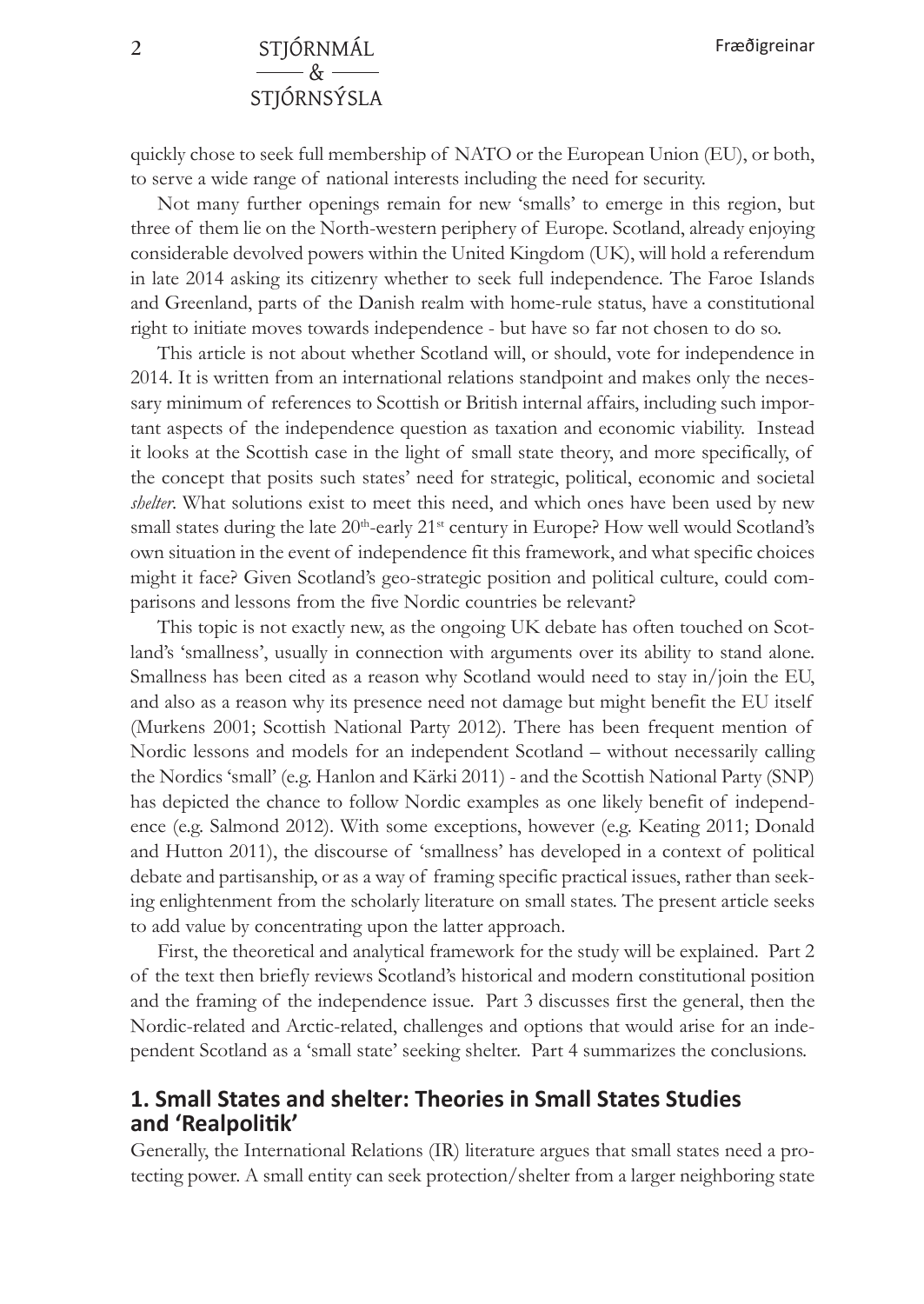#### STJÓRNMÁL  $-\mathcal{R}$ STJÓRNSÝSLA

or from international or regional organization/s (Keohane 1969; Handel 1981). Also, norms and rules of the international system may provide protection from aggressive neighbors. The essence of traditional IR perspectives lies in their overwhelming focus on capabilities of states in terms of number of inhabitants and size of GDP, territory and military (Neumann and Gstöhl 2004). On this approach, the importance of strategic alliance-making for small states is based on their greater political and economic vulnerability compared with large states.

Yet the IR literature cannot agree on how to define the size of states; and its offspring, small state studies, has not produced a common unifying definition either (Archer and Nugent 2002). Rather, small state writings have identified several alternative ways to measure states' sizes, and to analyze their international activities, beyond the traditional variables mentioned above. For instance, Mouritzen and Wivel (2005) argue that small state studies should move to a relational definition, shifting the focus from the power that states possess to the power they exercise. A state may be weak in one context but simultaneously powerful in another, while a great power may be defined as a country capable of changing the conditions for policy-making (e.g. UK, Germany and France in the EU). There are other alternatives such as a more comprehensive definition including both material and subjective factors (Thorhallsson and Wivel 2006; Archer and Nugent 2002); an exclusive focus on how domestic and international actors perceive the power of the state in question; or a clearer focus on countries' domestic and international capabilities, reflected in the competence of their public administration and foreign service (Thorhallsson 2006). That said, small state studies do not need a 'final' universal definition of how to define a small state. It makes sense for each and every case study to select its own definition(s) depending on which states are being compared and why: it makes a difference whether Scotland is compared to France, or to Luxembourg.

Most definitions would agree that the five Nordic states are 'small'. Figure 1 lists these states in declining order of size (according to population) and shows that an independent Scotland would fit well into their range of population and gross domestic project per capita. Although more thickly populated than most, Scotland would share the strategic challenges of a long indented coastline, communications stretched across wilderness areas, and territorial waters containing important resources to protect (oil, gas, fish). Unlike Iceland, Greenland and the Faroes, the pro-independence movement wants Scotland to create national armed forces (discussed further below); but like all Nordic states it would still be at a deep strategic disadvantage vis-à-vis the main potentially problematic actor in the region, namely Russia. It would have less than a twelfth of the population of, and far less military strength than, its nearest neighbour - the remaining UK (rUK). It would also be more exposed, geopolitically, than rUK to the wider Arctic zone which is expected to witness rapid development and turbulence – if not actual conflict – i.a. because of climate change (Heininen and Southcott, 2010).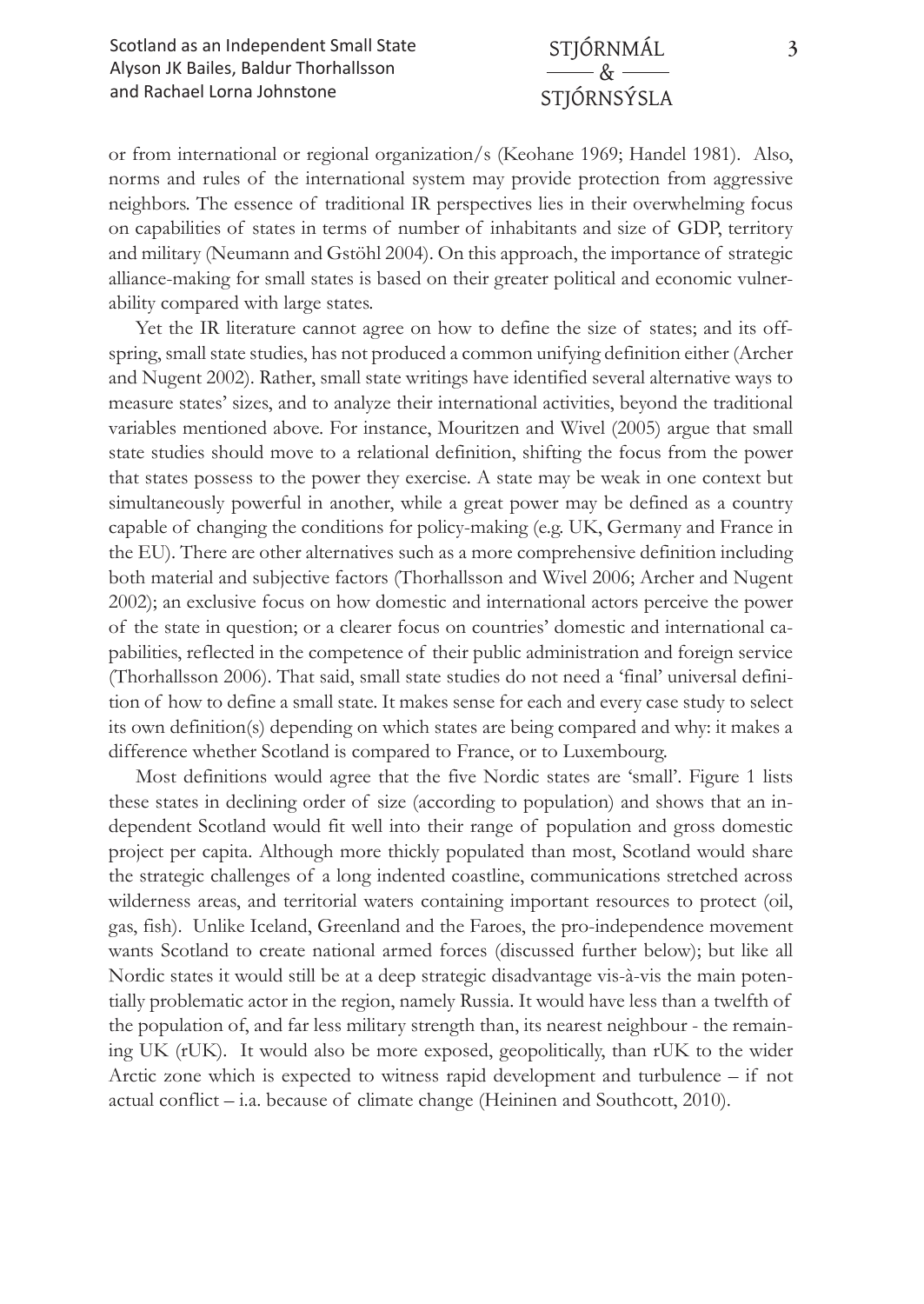## **4** STJÓRNMÁL  $-\kappa$ **STIÓRNSÝSLA**

|                      | Population<br>(thousands) | <b>Territory</b><br>(sg. km.) | <b>GDP</b> per<br>capita (\$) | <b>Military Capacity</b>                                               |              |                 |
|----------------------|---------------------------|-------------------------------|-------------------------------|------------------------------------------------------------------------|--------------|-----------------|
|                      |                           |                               |                               | <b>Military Spending</b><br><b>Armed Force Personnel</b><br>(% of GDP) |              |                 |
|                      |                           |                               |                               |                                                                        | Active       | <b>Reserves</b> |
| Sweden               | 9.453                     | 450.295                       | 41.485                        | 1,3                                                                    | 21.070       | 200.000         |
| <b>Denmark</b>       | 5.574                     | 43.094                        | 40.945                        | 1,5                                                                    | 18.707       | 53.507          |
| <b>Finland</b>       | 5.387                     | 338.145                       | 37.485                        | 1,4                                                                    | 22.250       | 350.000         |
| Scotland             | 5.254                     | 78.772                        | 42.124                        | (UK 2, 6)                                                              | (UK 178.470) | (UK 82.274)     |
| <b>Norway</b>        | 4.952                     | 323.802                       | 61.047                        | 1,5                                                                    | 26.450       | 45.250          |
| Iceland              | 319                       | 103.000                       | 36.483                        | none                                                                   | none         | none            |
| Greenland            | 57                        | 2.166.086                     | ٠                             | none                                                                   | none         | none            |
| <b>Faroe Islands</b> | 49                        | 1.393                         | $\qquad \qquad \blacksquare$  | none                                                                   | none         | none            |

**Figure 1.** Scotland and Nordic nations: comparison of variables commonly used to define size of states

Population information is from the World Bank for the year 2011; territory information is from the CIA World Factbook for the year 2013; GDP information (in International Dollars) is from the Scottish Government (2013); military expenditure from SIPRI data for 2010; armed force personnel figures from IISS Military Balance 2011.

i Scottish data from National Statistics Scotland; GDP includes a proportionate allocation of UK oil/gas revenues.

The shelter small states look for is not, however, only military or strategic. From the mid-1980s, many scholars cited the impressive economic performance of a number of small developed and developing states to claim that smaller entities might be better suited to deal with challenges of the new global economy (e.g. Katzenstein 1984; 1985). The international financial crisis of 2008 and the economic collapse of small 'successful' states, such as Iceland and Ireland, have quashed such discussions at least for the time being. The small state literature has recalled its core concept of vulnerability and focused afresh on the economic component (Thorhallsson and Kirby 2012). Small states are generally seen as disproportionately vulnerable due to their small domestic market, reliance on import and export, and exposure to international economic fluctuations (Katzenstein 1984; 1985). Importantly, this is said to undermine their ability to 'defend' themselves, making them dependent here too on others' protection for survival in a hostile international environment (Thorhallsson 2006). Small entities may also be particularly exposed to 'new' threats such as powerful crime and terrorism, and to 'softer' security problems in the environmental, health and other functional spheres: challenges they can only hope to tackle through international cooperation (Bailes and Thorhallsson 2013). Further, small states have less capacity to defend themselves *diplomatically* and engage in international affairs due to the small size of their public administration and foreign service (Handel 1981) - though no-one any longer contests their ability to gov-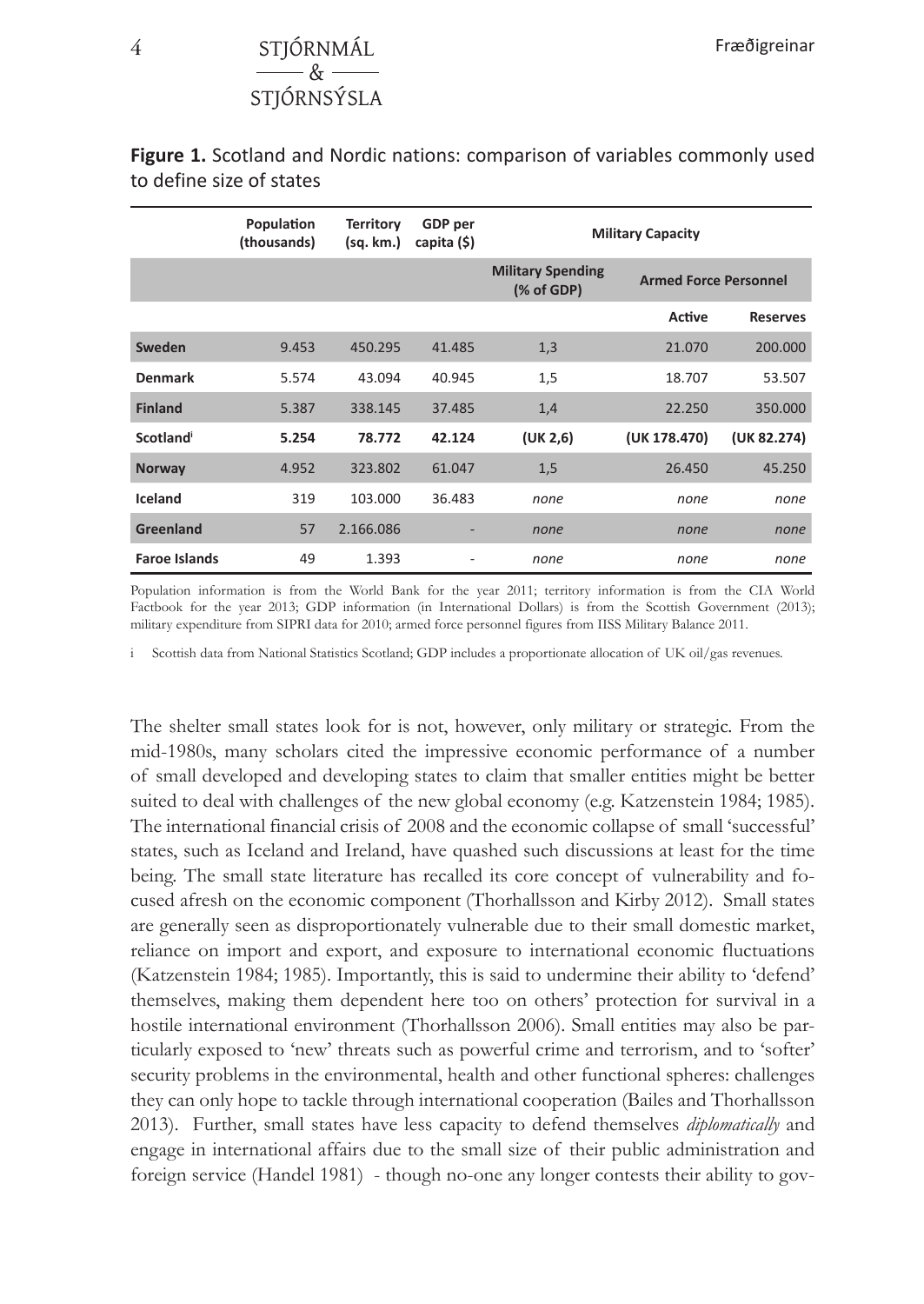ern themselves, i.e. to run the necessary domestic apparatus and a basic foreign service. Combined with other factors, this creates pressure to find *political* shelter with a stronger political entity/community against threats to the national integrity and political norms.

At the same time, many small nations (such as the Benelux and Nordic states) have demonstrated that they can defend their interests in organizations such as the EU (Panke 2010) and significantly contribute to the work of the UN by such means as mediation, peace-keeping, development aid and human rights (Thorhallsson 2012a). Their success has been a result of their administrative working practices in terms of prioritization, informality, flexibility and the autonomy of their officials related to the small size of their bureaucracy (Thorhallsson 2000; 2012a). In this sense and through the specialized resources they may bring (including useful locations), small states have something to give as well as receive when entering into shelter relationships.

Historically, small countries have always sought security protection by larger states (Alesina and Spolaore 2003). Multilateral institutions in the post-Second World War era offered a new alternative, although some countries, such as Iceland, Liechtenstein and Andorra, continued to seek protection partly or solely from their larger neighbours. Hard security was provided for Western Europe by NATO, while the Warsaw Pact provided it in the East. After the Berlin Wall fell, central and some eastern European states gravitated towards NATO and the EU, while others sought alliance with Russia or are still debating their strategic choices. International and regional organizations such as the World Bank, the International Monetary Fund and the EU provided and continue to provide aid and economic shelter, albeit often at the cost of domestic autonomy. Most recently, for example, the EU has offered its members important political shelter in terms of diplomatic backing for receiving IMF assistance, and in other crisis-related international negotiations.

 Increasingly, the EU also provides guidelines and practical support for its members in tackling societal challenges such as local environmental protection, transport and infrastructure. It enhances 'soft' security in fields such as energy, crime and migration control and disaster response including pandemic handling (Bailes and Thorhallsson 2013). When it comes to societal and cultural shelter and community-forming, a wider range of groups can come into play: thus in Northern Europe, Nordic Cooperation has provided its members with important economic and societal shelter for more than half a century in terms of a common labour market, passport union and welfare norms. Even if Nordic states' participation in European integration has overshadowed Nordic economic cooperation, cultural, educational and other societal ties remain strongest within the Nordic context. In sum, relations among modern European states have been characterized by multiple *alliance formation*.

 While a traditional hard security shelter serves basically to prevent (or punish) aggression, the function of political, economic and societal shelter for small states has three inter-related phases: reduction of vulnerability and risk before the crisis event; assistance in absorbing shocks when risk goes bad; and help in cleaning up after the event. Within this framework, economic shelter may come (from a state and/or an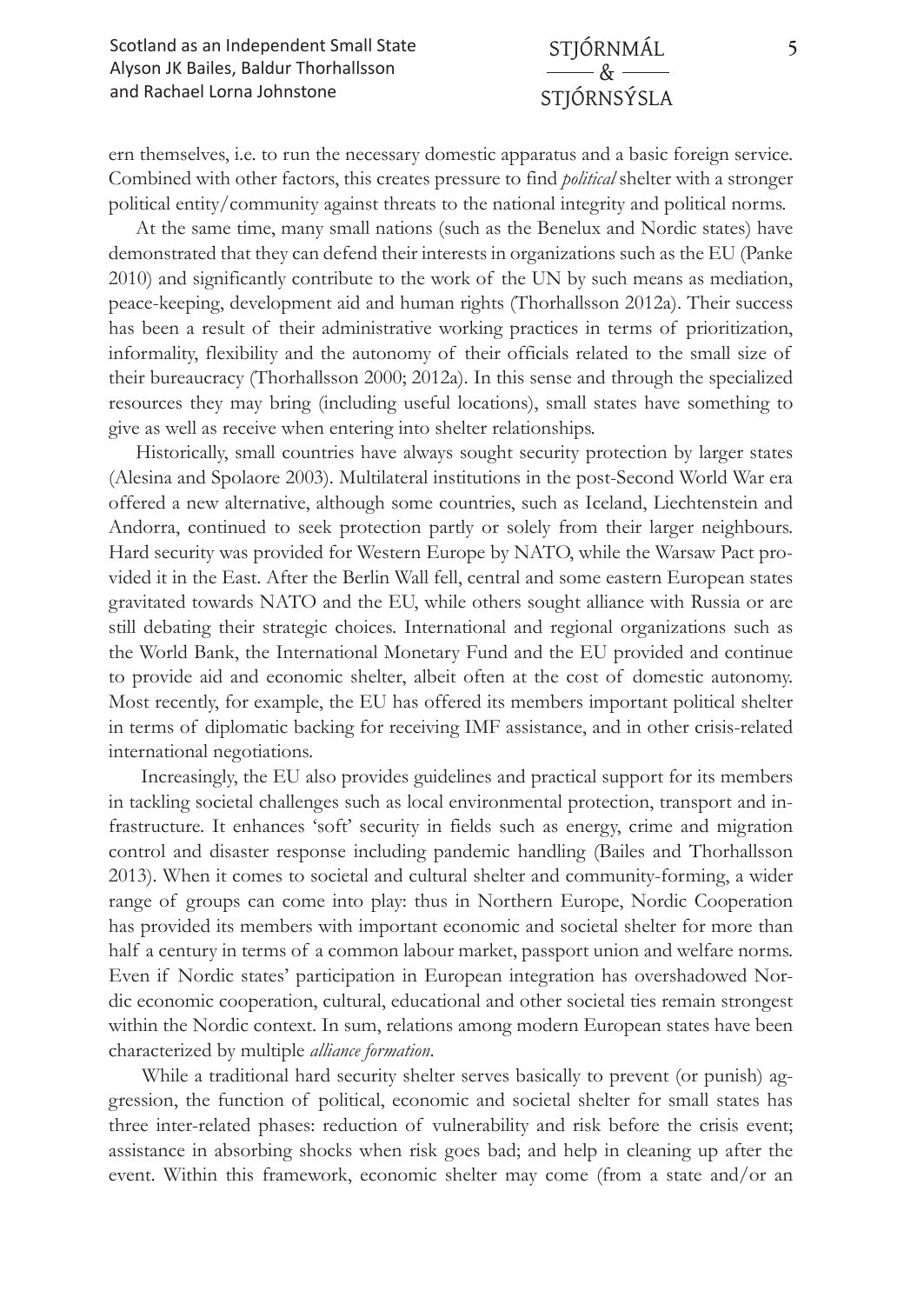# **6** STJÓRNMÁL  $-\kappa$ **STIÓRNSÝSLA**

organization) in the form of direct economic assistance and investment, a currency union, beneficial loans, favorable market access, a common market and so forth. Political shelter includes direct and visible diplomatic or operational backing in any given need, and help in achieving favourable organizational rules and norms in the international system (Thorhallsson 2011). Societal shelter may include good external cultural and social communication (Thorhallsson 2012b) in accordance with Rokkan and Urwin´s (1983) centre-periphery relations model. Figure 2 illustrates how these various dimensions of shelter are currently provided for the Nordic states and Scotland by states and key regional organizations. Scotland's corresponding options in the case of independence are explored below.

| <b>Shelter Type</b>  | Economy         | Currency<br>union     | Political   | Societal     | <b>Hard security</b> | Soft security |
|----------------------|-----------------|-----------------------|-------------|--------------|----------------------|---------------|
| Sweden               | EU              | no                    | EU          | EU/NC        | no                   | EU/Schengen   |
| <b>Denmark</b>       | EU              | DKK(EU) <sup>ii</sup> | EU/NATO     | EU/NC        | <b>NATO</b>          | EU/Schengen   |
| <b>Finland</b>       | EU              | EU                    | EU          | EU/NC        | no                   | EU/Schengen   |
| Scotland             | UK/EU           | UK                    | UK/EU/NATO  | UK/EU        | UK/NATO              | UK/EU         |
| Norway               | EEA/EFTAiii     | no                    | <b>NATO</b> | EEA/NC       | <b>NATO</b>          | Schengen      |
| Iceland              | EEA/EFTA        | no                    | <b>NATO</b> | EEA/NC/WNCiv | NATO/USA             | Schengen      |
| Greenland            | DK <sup>v</sup> | <b>DK</b>             | DK/USA/NATO | DK/NC/WNC    | DK/USA/NATO          | DK/Schengen   |
| <b>Faroe Islands</b> | DK              | DK                    | DK/NATO     | DK/NC/WNC    | DK/NATO              | DK/Schengen   |

**Figure 2.** Present economic, political, societal and security shelter of the Nordic states and Scotland

i Nordic Cooperation. ii Danish krone (DKK) pegged to the Euro. iii European Economic Area/European Free Trade Association. iv West Nordic Cooperation. v Denmark.

All shelter has a cost. Vital (1967) claimed that when small states seek to offset their weaknesses by association or alliance with other states, 'a price must normally be paid in terms of sacrifice of autonomy in the control of national resources and loss of freedom or political maneuver and choice' (Vital 1967, 5). Such penalties certainly exist for small states seeking to join the EU (Bailes and Thorhallsson 2013) and to a lesser extent – though in very different ways - for members of NATO and the Nordic Council. It is important to grasp that a small sub-state entity also 'pays' for protection and insurance by a larger partner in a union such as Scotland's with the UK, or the Greenlanders and the Faroese people in their relations with Denmark.

In terms both of theory and Realpolitik, Scotland as an independent small state would need external shelter in multiple dimensions. Its solutions would incur costs different from, and not necessarily lesser than, those carried by the Scottish people within their present union. Section 4 below explores the options and implications further.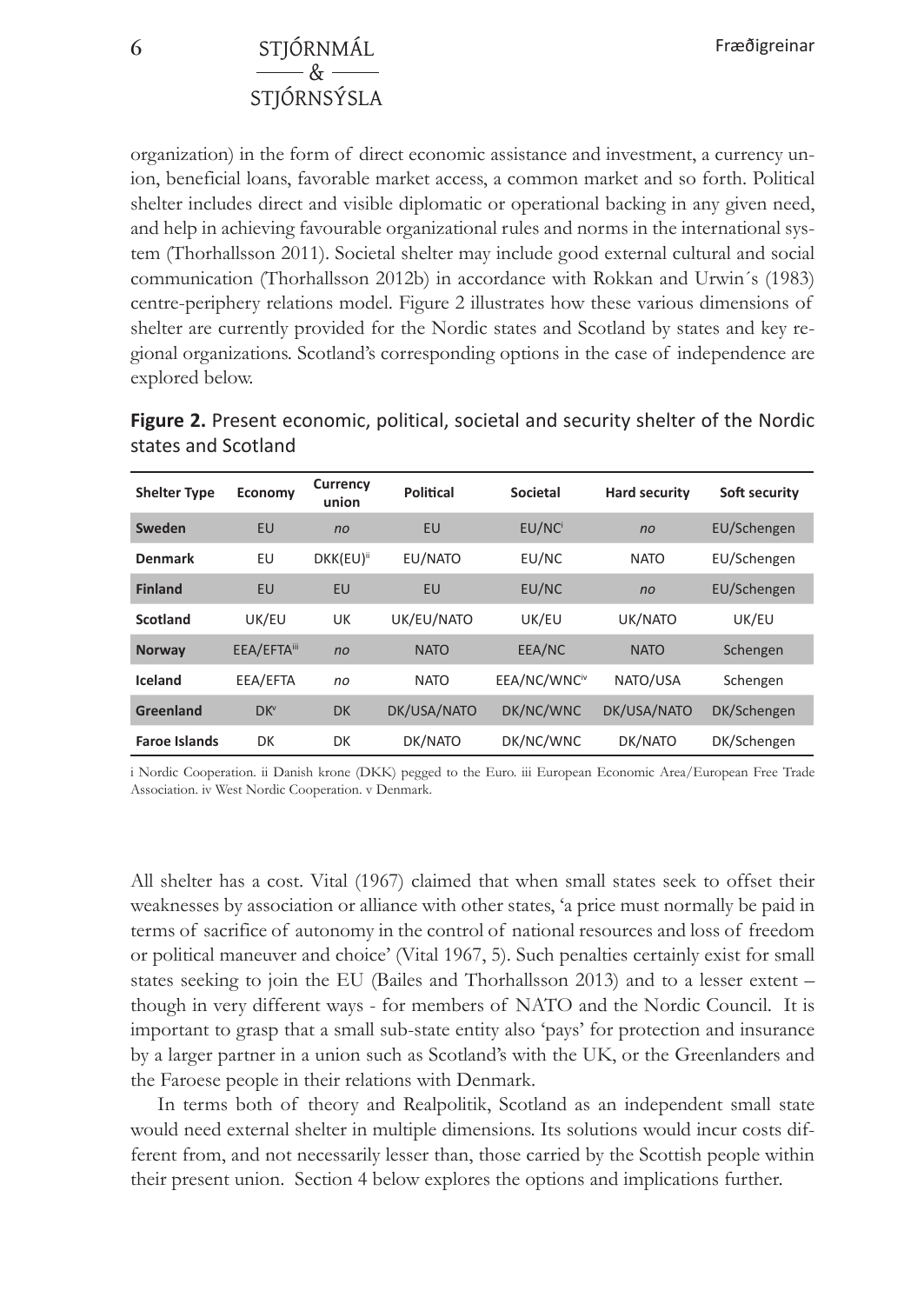Scotland as an Independent Small State **7** Alyson JK Bailes, Baldur Thorhallsson and Rachael Lorna Johnstone

#### STJÓRNMÁL  $-\mathcal{R}$ STJÓRNSÝSLA

#### **2. Scotland's path and current status**

The creation of a united Scottish state is traditionally credited to Kenneth MacAlpin in the 9<sup>th</sup> century. Despite frequent wars with England, Scotland remained independent up to 1603; and when James VI of Scotland then also ascended the English throne as James I, the two realms stayed initially separate. Only in 1707 were they combined by a Treaty and parallel Acts of Union to create the present United Kingdom (UK) (Wormald 2005).

The story of campaigns for Scottish autonomy or independence in a modern, constitutional context goes back over a century.<sup>1</sup> A Scots National League was created in 1921, influenced by the Irish independence struggle, and after further transformations and mergers became the Scottish National Party (SNP) in 1935 (Mitchell, Bennie & Johns 2011). Scottish self-rule or independence did not, however, emerge as a mainstream political topic until the 1960s, when Winnie Ewing gained the first SNP seat at the Westminster Parliament in 1967. Boosted by the discovery of North Sea oil and the SNP's campaign for Scotland to receive the profits, as many as seven SNP MPs were returned in the 1974 elections. At this stage the Party began campaigning for a separate Scottish Parliament, and the Labour Government of James Callaghan – then allied with the prodevolution<sup>2</sup> Liberals - agreed to put this proposal and other self-government measures to a referendum in Scotland. The positive vote, however, fell short of the required 40% of the electorate and the plans had to be shelved. A Conservative win in the May 1979 elections then shut the door temporarily on any questioning of British unity.

Campaigning for a Scottish Parliament revived in the 1990s, and Labour's victory in the 1997 general election opened the way for a new referendum. This time 74.3% of those voting, or 44.87% of all Scottish electors, were in favour and 25.7% of votes were cast against. The first devolved Scottish Parliament was duly elected in mid-1999. The Parliament nominates a First Minister who forms a separate Scottish government, with power to make its own decisions in fields such as police and justice, social services, health, education, agriculture and fisheries, and environment. Foreign affairs and defence matters are reserved to Westminster, but Scottish representatives join in external activities and negotiations that concern them, such as fishery agreements and much EU-related work. Scotland is responsible for fulfilling the UK's international obligations within the fields of its devolved competence.<sup>3</sup>

The SNP led a minority Scottish government from 2007-2011 but won an absolute majority in the 2011 Scottish elections (details in Cairney 2011). First Minister Alex Salmond announced that he would hold a referendum on changing Scotland's status in 2014-5, and launched a public campaign to rally support for independence. The Conservative/Liberal Democrat government in London insisted that Scotland could not decide such matters alone: the terms of Scottish governance were established by UK Parliamentary Acts that could be changed or revoked at any time. While the issues of law and legitimacy remain open to argument, the Scottish and UK governments managed to agree in October 2012 on holding the referendum in late 2014 – before the next Westminster elections – and posing a simple Yes/No question (now agreed as: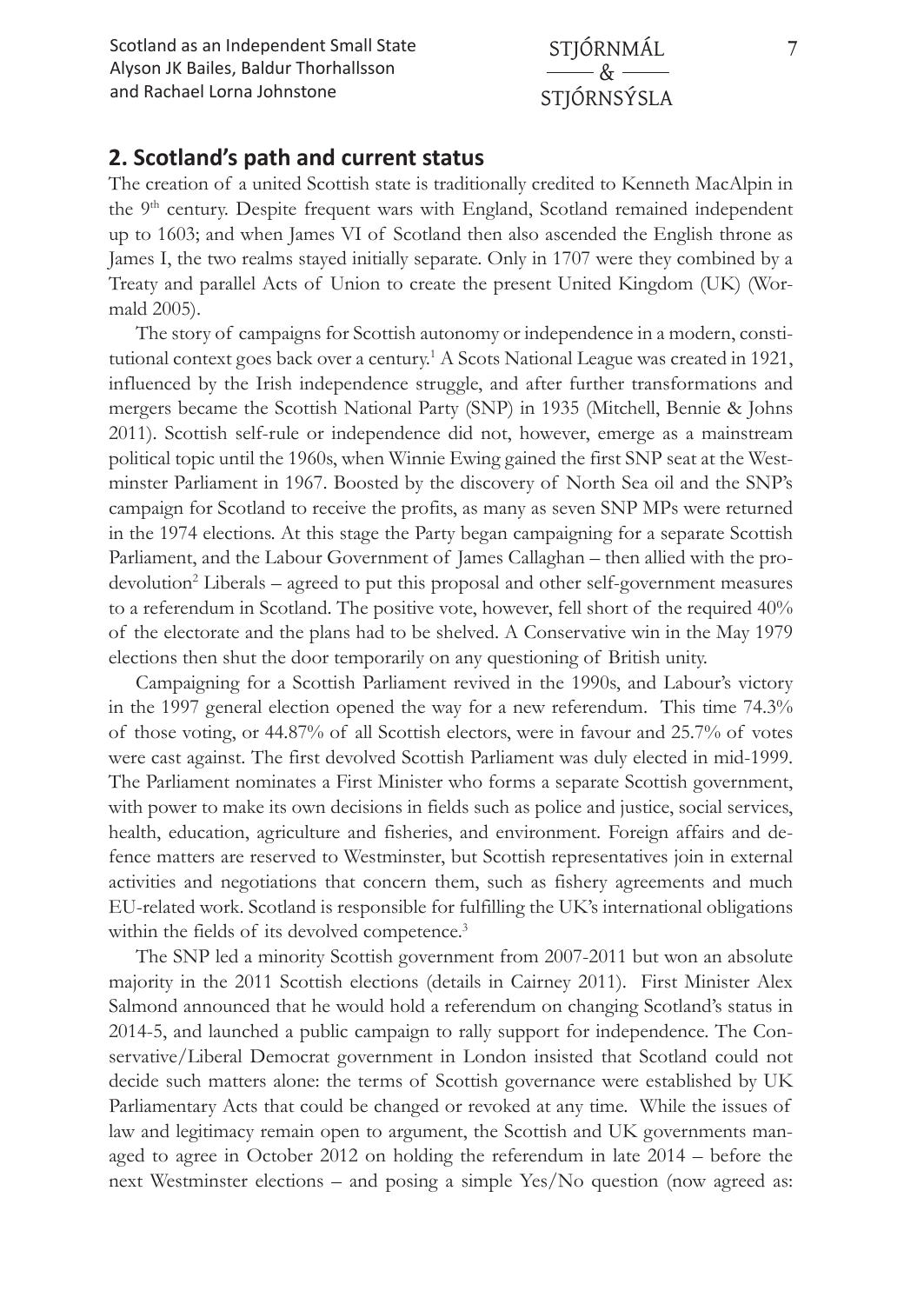'Should Scotland be an independent country?').4 Only those on the local government electoral roll within Scotland will vote. The SNP has further stated that an independent Scotland would wish to retain the Queen as monarch, the pound sterling as currency,<sup>5</sup> and Scotland's present borders including Edinburgh's jurisdiction over the Western and Northern isles.<sup>6</sup>

All three major parties at Westminster – Conservative, Labour, and Liberal Democrats - oppose independence for Scotland. So do their Scottish branches, though some would accept further devolution. In the Scottish Parliament, besides the SNP, independence is supported by two Green Party members and three independent members, making up 55% of all seats. The balance of power between parties differs greatly in Scotland and in the UK as a whole, because of voter choices but also because Scotland uses a proportional representation system (Cairney 2011). In the UK parliamentary elections of 2010, Labour gained 41 seats in Scottish constituencies, the LibDems 11, the SNP 6 and the Conservatives just one. At Westminster, this total of 59 Scottish seats constitutes less than 10% of the whole number (650), and the SNP have never yet been included in coalition-forming manoeuvres that might give them leverage. Meanwhile, opinion polls have consistently shown only a minority of Scots approving independence: results reported in January-February 2013 (for example) had a range of 28-34% of respondents in favour and 47-55% against.

#### **3. Issues and options under the independence scenario**

In its given, North-west European and 'strong state' context, Scotland's independence – should it ever happen - would be more of a 'velvet divorce' than a violent (conflictdriven) breakaway or radical régime change. The new country's strategy might thus be expected to lean towards continuity at least in external orientation. Further, Scotland's peripheral geographical site and its shortage of neighbours mean that it has few if any truly new options, either in terms of strategic partners or of regional frameworks for shelter. The pre-1603 'Auld Alliance' with France is no longer an answer to potential threats from East and South that would most likely hit France first.

In fact, the SNP have made clear that Scotland would be keen to stay in the European Union and would also wish to remain a full member of NATO.<sup>7</sup> Current controversy hinges on the conditions on which it could do so and especially, whether it would have a residual right to membership (as a former part of the UK) or would need to apply afresh. The UK Government have published legal advice (Crawford and Boyle 2013) supporting the latter view and stressing that Scotland would have to apply everywhere, including at the United Nations. EU and NATO membership require all existing member states to ratify accession treaties, and some analyses have suggested the UK and others might use this to delay Scottish entry for years, *inter alia* as a way to protest its secession and deter imitators.<sup>8</sup>

What is clear is that the Scottish situation lacks direct European precedent, as no member state has split up after previously joining NATO and/or the EU. This leaves room for both anti-and pro-independence campaigners to develop their own hypoth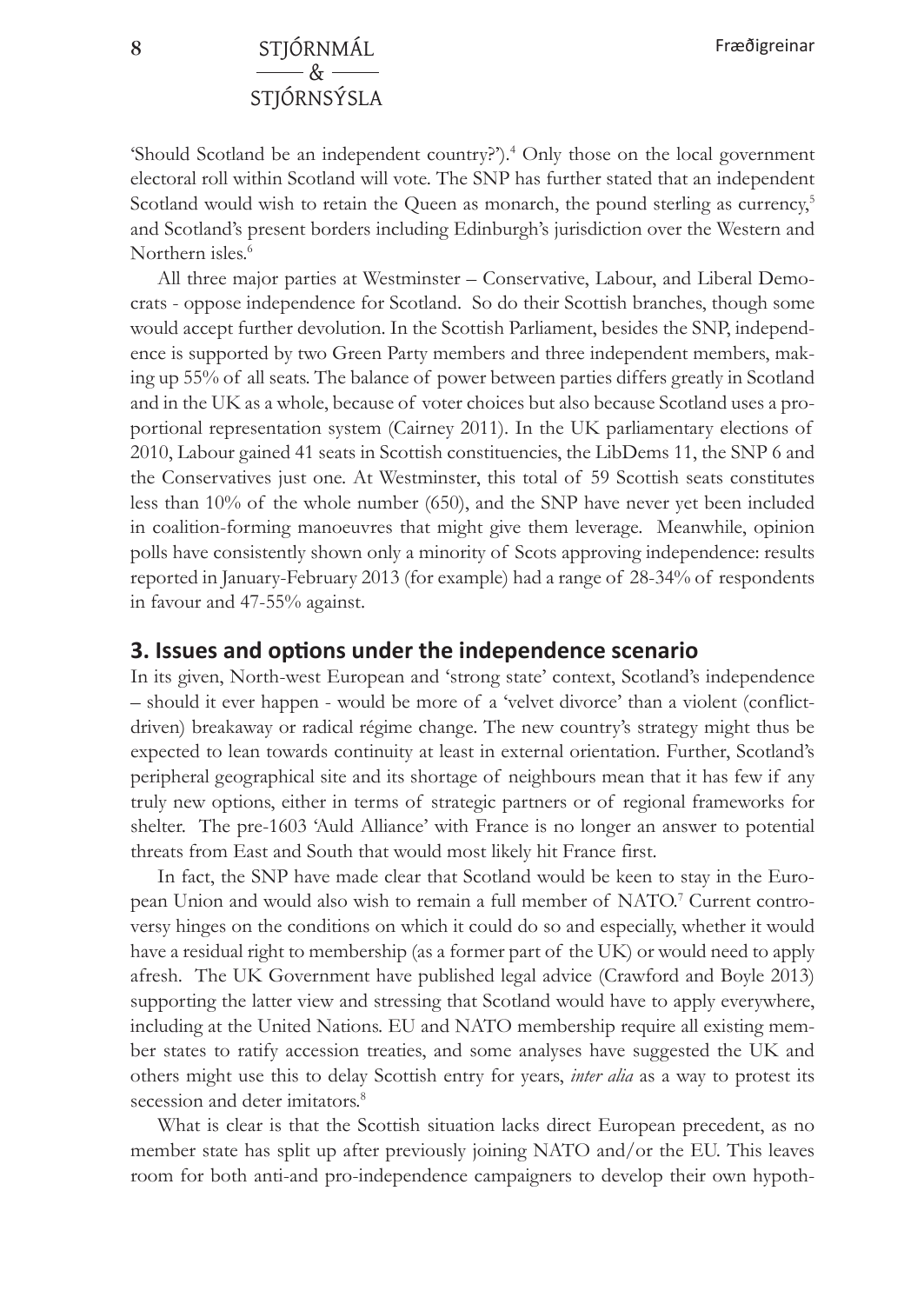eses, and use them to sway opinion in the referendum campaign. The resulting clamour should not distract attention from the equally important truths that:

- (a) Scottish independence would not happen for some time after a referendum, so the discussion of institutional solutions would start from within a UK framework;
- (b) The loss of Scottish territory and population, while highly unlikely to call the rUK's own membership in question, would mean renegotiating the rUK's pracrical arrangements with the EU – budget payments and receipts, institutional representation and voting rights, etc. It would fall to London to try to reassure NATO about the impact of the split on defence readiness in, and contributions from, the British Isles;
- (c) Scotland would remain physically attached to the rUK, as its strategic hinterland and main buffer against the traditional line of perceived threat from the Northeast. It would also be the rUK's gateway to the Arctic.

For all these reasons, it is hard to build realistic scenarios where London would wish or be able to treat Scotland in a zero-sum, purely hostile and vengeful way - at least on strategic points – when facing an actual split either post-2014 or later in history. The morning after a 'Yes' vote would witness a new situation where the rUK would also be a demandeur and could only hurt itself by casting Scotland into a limbo of indefinite non-membership. *Mutatis mutandis* the facts of North European geopolitics should also weigh with other institutional members, balancing any internal-political motives for making trouble. And as discussed below, the US would surely press for minimally disruptive solutions.

Against this background, our analysis will side-step the political claims and arguments deployed in the pre-referendum campaign to ground itself rather in the classic small-state analytical framework deployed above. First we identify four entities - NATO, the EU, the US, and the rUK itself – that seem most suited to meeting Scotland's needs for strategic (hard and soft security), economic, and primary political shelter. The Nordic community, while not a candidate for these tougher protection roles, will then be discussed as a source of other kinds of fellowship and support. Finally we consider potential Scottish interests in the Arctic.

#### **3.1 Scotland's Needs and Options for Shelter**

The logic of Scotland's seeking its 'hard' strategic shelter from *NATO*, as now proposed by the SNP, is both external and internal. No other organization offers the collective military strength to deter possible assailants (from any quarter), while also following democratic practices that give a voice to its smallest members. Some Scots may appreciate being part of a trans-Atlantic political community based on democratic values. Others might simply find it a reassuring element of continuity.

From an internal viewpoint, being a small member of NATO gives scope to reduce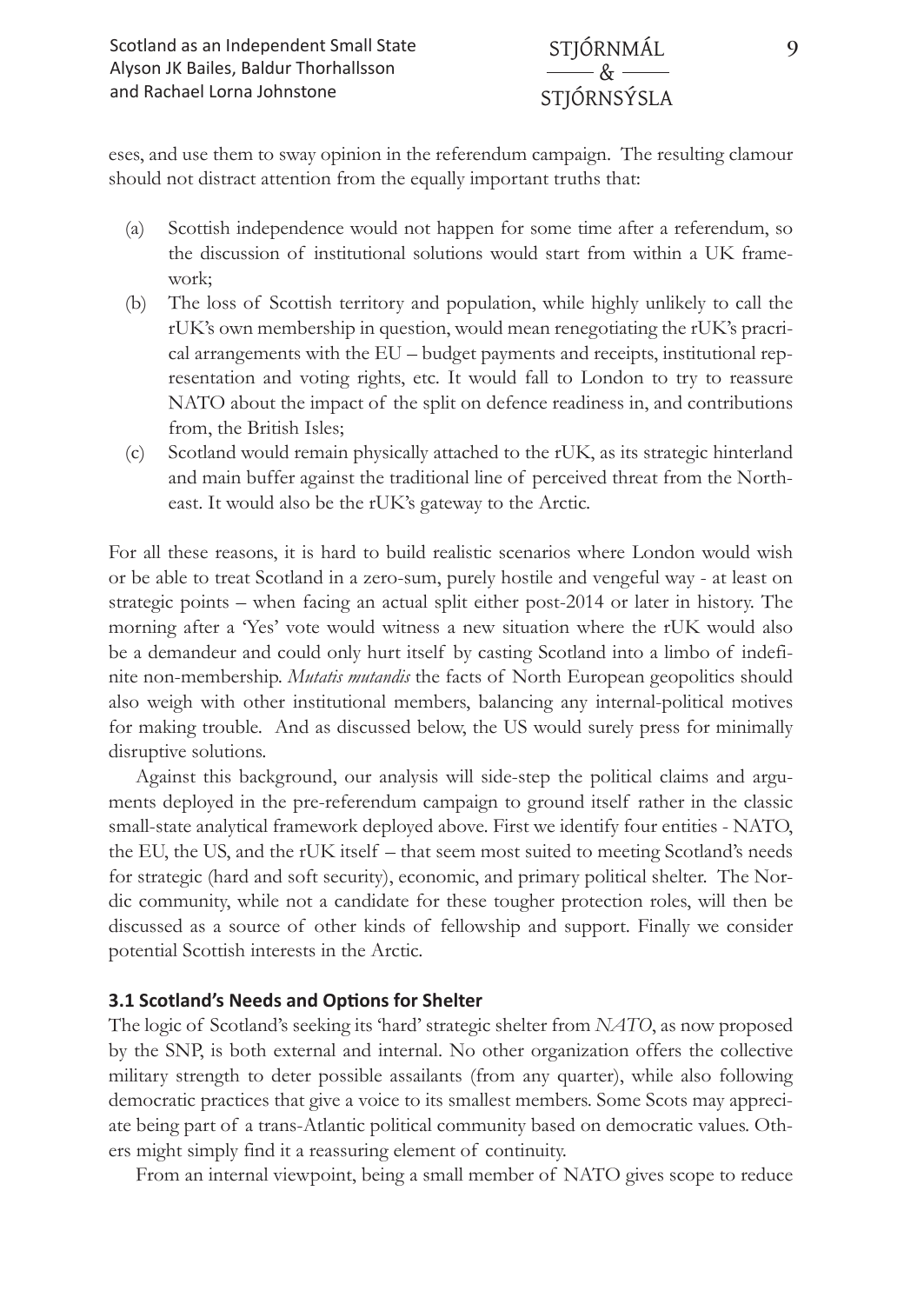national defence spending and avoid building a full range of force capabilities. Small members that deviate from this pattern normally have special reasons for threat-consciousness - such as Estonia, on the Russian border (Bailes and Rafnsson 2012). NATO presses all Allies to meet a norm for 2% of GDP spent on defence, but sends mixed signals to its smaller members by stressing specialization and complementarity and providing designated reinforcements for them. Under its latest 'Smart Defence' concept, it positively urges members to give up capabilities too limited to be viable (NATO 2013).

NATO's collective budget is very small and not a significant cost for a nation like Scotland. The latter would more probably have to 'pay' by continuing to contribute to NATO-led (as well as EU- or UN-led) military missions abroad; even small states can meet niche requirements in this context, while their presence conveys political solidarity. The SNP have already said they would wish Scotland to join in such tasks when backed by a clear international-legal mandate – i.e., not Iraq-style coalitions (see e.g. Scottish Government 2009, 119). One independent study suggests that viable intervention forces as well as basic territorial defence could be provided for little more than half the money Scottish taxpayers currently contribute to UK defence (Crawford and Marsh 2012), while the SNP itself hopes to save GBP 1 billion annually on the latter figure (Moray Scottish National Party 2012). Much would depend on how the former UK forces were divided; whether Scotland tried to sustain independently viable naval and air arms, with their high equipment costs (the SNP has suggested sharing air and sea bases with the UK which would open up an extra dimension of cover); and other possible changes in force structure such as a revised active/reservist balance.

Would NATO itself want to keep Scotland, as a small 'security importer' with reduced defence spending and capacity, where – moreover – the dominant political movement proposes to declare itself a non-nuclear state and remove the present Trident nuclear submarine base at Faslane (Scottish Government 2009, 120)?<sup>9</sup> The major headaches this poses for the UK government<sup>10</sup> should not obscure the fact that very few NATO states now have other people's nuclear forces on their territory,<sup>11</sup> and a democratic Alliance could hardly bully a new member to retain nuclear capacity in peacetime against its will. Viewed logically, NATO should care about maintaining an effective UK deterrent, and about handling the delicate London-Edinburgh negotiations sensibly, rather than about exactly where the British assets ended up. It would be hard for it to reject Scottish accession on the grounds of military spending or force size, when other recent entrants' performance has varied considerably and Iceland, a founder Ally, has no forces at all. What would probably dominate, ultimately also in London's view, would be the case for maintaining unbroken NATO coverage (with its scope for coherent US reinforcement) across the North Atlantic, and having a Scotland that was a modest contributor rather than a complete free-rider.<sup>12</sup>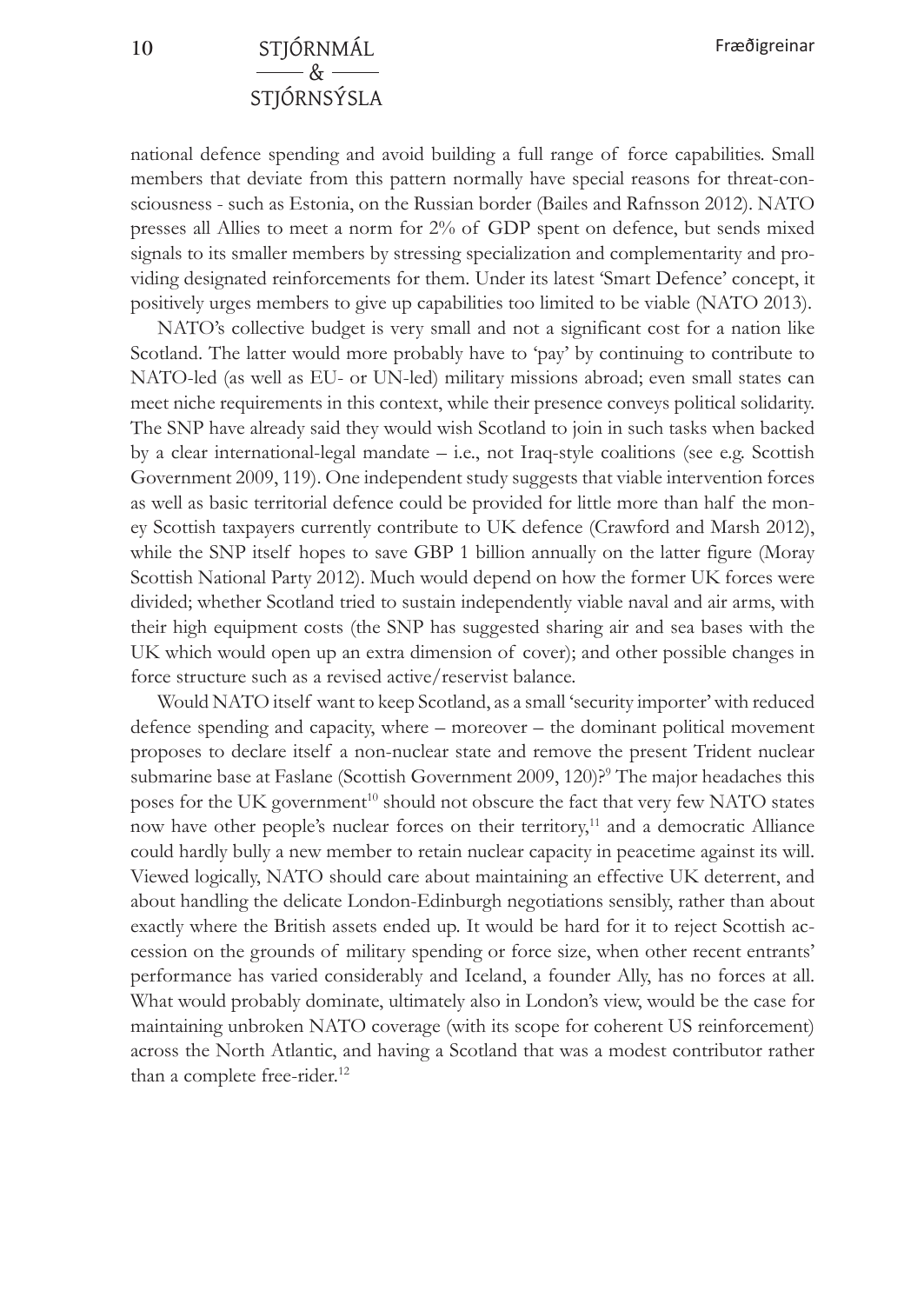| Economy | <b>Currency union</b> | Political  | Societal  | <b>Hard Security</b> | Soft security |
|---------|-----------------------|------------|-----------|----------------------|---------------|
| EU/rUK  | rUK                   | EU/NATO/NC | rUK/EU/NC | rUK/US/NATO          | rUK/EU        |

#### **Figure 3.** Hypothetical shelter solutions for Scotland after independence

As Norway's and Iceland's cases show, the *European Union* does not automatically appeal to Northern European small states as a shelter. Scotland, however, has already experienced and on balance profited from it for forty years, as seen in figure 2. Anti-EU feeling is less dominant than in rUK:13 Brussels may seem a more palatable source of authority than London. Continued presence in the EU would thus be an obvious solution for Scotland´s shelter needs in the economic, 'soft' security, societal (as regards concrete functions like communication and infrastructure), and some political dimensions, as indicated by figure 3.

Recent Irish experience with EU support in the debt crisis underpins this case, but also highlights the price to be paid (Thorhallsson and Kirby 2012). How the overall 'costs' of EU shelter for an independent Scotland might change is a complex question only starting to be probed in public debate. How would Scotland's independently assessed contribution and its receipts from EU funds compare with what it experiences as part of a much larger net-contributing nation? If Scotland had to make a new membership application as many (including the President of the European Commission) believe (Carroll 2012), could it stay outside the Schengen system and maintain a ceiling on its budget contribution as earlier negotiated for the UK? Important questions: but such material concerns have not deterred other recent small applicants to the EU, who reasoned rather in terms of the vulnerabilities they would feel outside the Union, the even less attractive prospect of trusting a national protector, and the support and discipline of a political community grounded in the world's most peaceful values.

 Scotland's calculation may be even easier because it faces ceding no sovereignty to Brussels beyond what it is already accustomed to. Only joining the Euro would change that, and the SNP have no such plans at present - though the calculus might change if the UK government's present plans for a referendum on the terms of EU membership led to a complete rUk exit. Granted, Scotland would have far fewer representatives and votes and a much smaller voice at the EU table than the UK or rUK. But that would be offset by the freedom to promote its own distinct European interests – which Scottish representatives, unlike genuinely new entrants, could do with skills honed for decades. They could freely seek new political/tactical alliances with member states both small and large.

As with NATO, the cost-benefit balance from the EU's side should be distinguished from what London might think or feel. The EU faces no obvious *strategic* danger from leaving Scotland out, and would have alternative ways of working with it (the European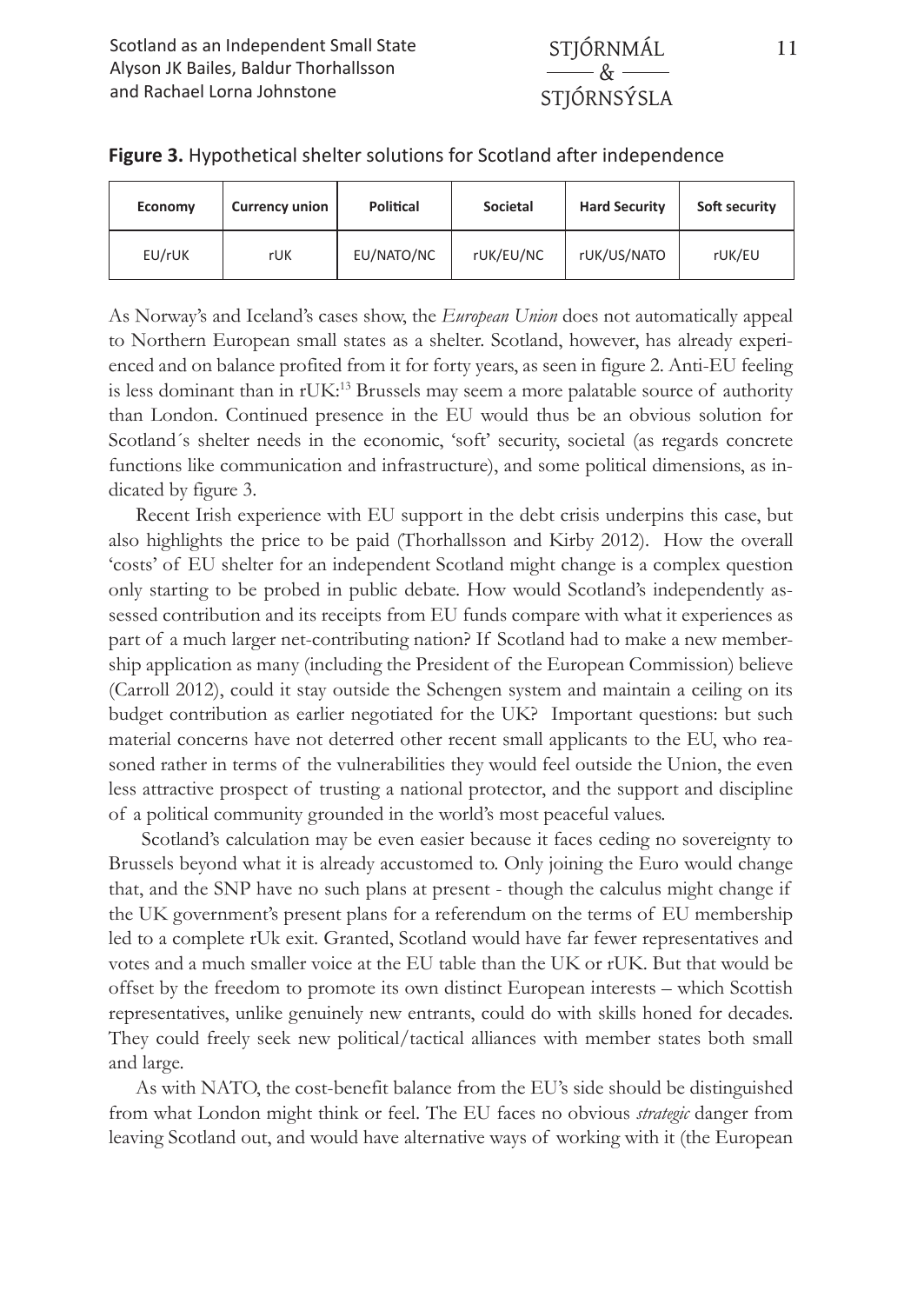## **12** STJÓRNMÁL  $\&$   $-$ STJÓRNSÝSLA

Economic Area or a Swiss-type bilateral model.) Conversely, however, it has nothing to lose from keeping hold of such a prosperous and peaceful territory, once the political after-shocks of secession and procedural costs of transition were absorbed. Those who agreed to launch accession talks with Iceland in record time in 2009 would have little excuse to go slow on a Scotland already fully compliant. More broadly and perhaps decisively, the EU as a whole and its territories currently doing most business with Scotland – starting with the rUK - would face huge economic, financial and societal uncertainty if Scotland was no longer to be part of the Single Market, the Four Freedoms of human and capital movement, and the common bedrock of EU regulation. This makes it likely, all legal debate and rhetoric aside, that the time of grace before actual Scottish separation would in fact be used to devise ways of keeping the EU system provisionally alive in Scotland and (re?-)establishing Scottish membership fast.

The *United States* does not want an independent Scotland and has made that clear. Should the break-up nevertheless happen, Washington's attitude is foreshadowed by the rumour that it pressed the SNP leadership to switch in favour of NATO membership. Leaving a strategic black hole North of the rUK and losing access to Scottish facilities – notably for reinforcement purposes – would be a serious setback even for US defence leaders who envisage a gradual strategic 'pivot' away from Europe to Asia. While protective of the rUK's interests, Washington could be expected to urge London to reduce the risks by building a good defence understanding with its new Northern neighbour. Edinburgh would come under equally strong US pressure to cooperate and would have good cause to do so. Its territory's ultimate shelter would be US nuclear and conventional might, as for all Europe's North-western nations including Sweden and Finland. Further, 'the USA is Scotland's largest [overseas] export market and the leading source of inward investment into Scotland' (Scottish Development International n.d.) – investments that would be least disrupted if Scotland's present EU status was preserved. Scottish cultural/societal links with North America are strong, as in Ireland. Overall, one might imagine Washington not only strategically underwriting Scottish/British solutions but actively brokering them, as it has done with London and Dublin at crucial turningpoints – a classic aspect of *political* shelter.

Under all three headings so far, we have found that good 'shelter' solutions for Scotland depend not least on coming to terms with the *rUK*. In reality, the latter would be Scotland's primary shelter even after independence: in strategic, economic and soft-security terms, and also societally and culturally insofar as cross-border agreement would reduce disruption and distress for ordinary citizens. It is very rare for small nations, especially when materially interdependent with their big neighbours, to adopt shelter solutions *against* those neighbours. That can only work with the support of a great power – like the US with Taiwan – and Washington's attitude rules it out in the present case. In fact, the SNP's own plan to work within the EU and NATO signals that they envisage Scotland as the closest possible Ally and integrated economic partner of England, Wales and Northern Ireland. Why London would reciprocate may be less obvious from the present anti-independence discourse; but we have seen above that important national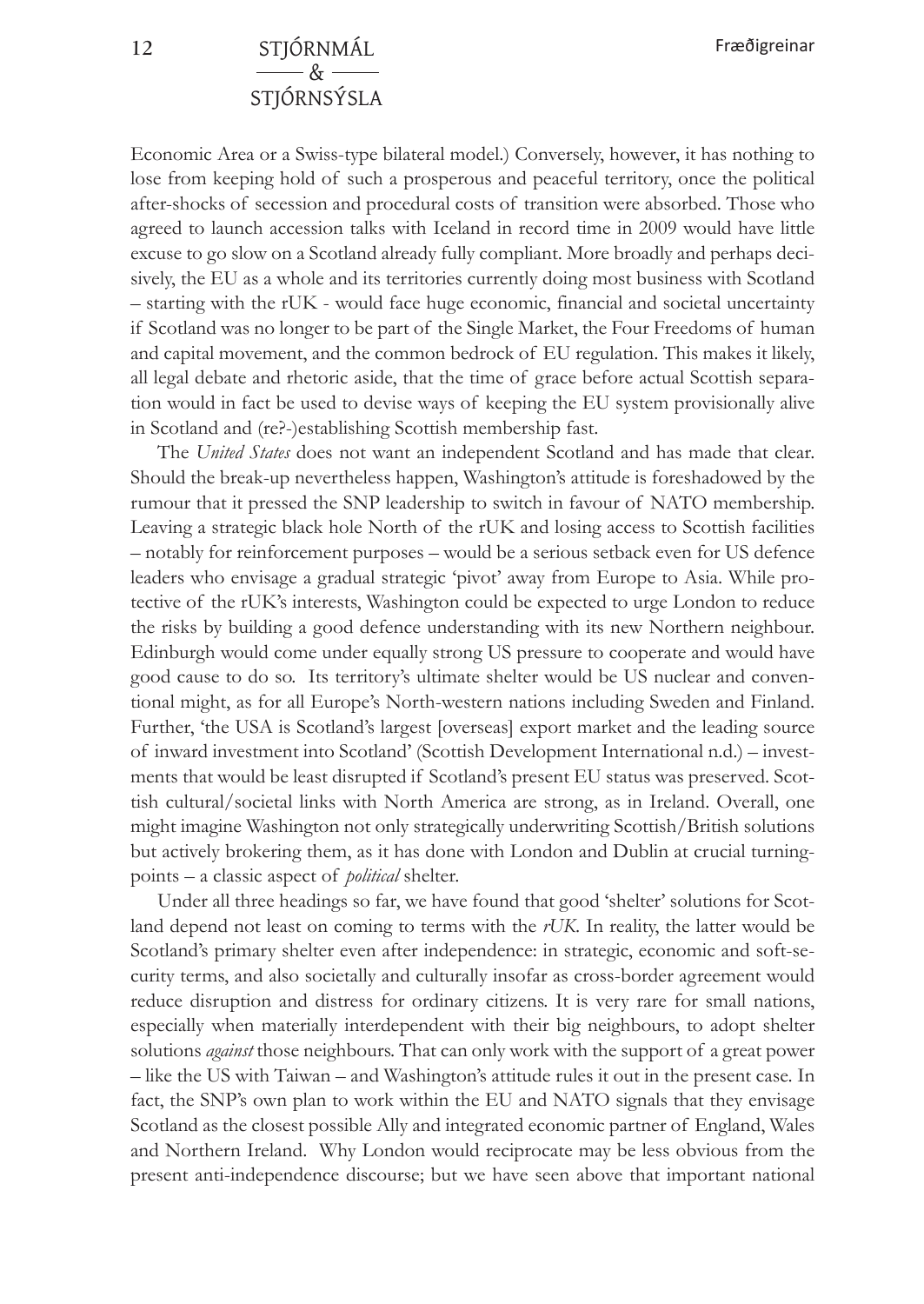interests would be at stake for the rUK too. A national perimeter protected by a ring of shared institutional membership (EU and EEA) and by warm bilateral relations is, after all, part of the UK's own present strategic shelter.

#### **3.2 The Nordic Context**

We have noted how pro-independence Scots have deployed Nordic examples to paint an independent Scotland in normatively attractive, reassuring terms. First Minister Salmond has made a point of visiting Norway and Denmark for consultations. The commonalities are most obvious in societal, cultural and habitat terms, as explored by Hassan and Ilett (2011); but the SNP have also invoked strategic models by suggesting that Scotland could follow the Norwegian/Danish NATO precedent of rejecting nuclear and foreignforce stationing in peacetime - or failing that, could work with NATO in the Swedish/ Finnish way (Moray Scottish National Party 2012).

It is implicit here that the Nordics themselves are not an alternative strategic shelter. They all rely themselves on a military alliance or have extensive cooperation with NATO. Iceland and Greenland have special bilateral defence arrangements with the superpower to their West, the United States (figure 2). Further, all are deeply involved in the European integration process as full members or part of the Common Market through the EEA. Greenland and the Faroe Islands are not formally in the EU but draw indirect economic benefits through Denmark. All enjoy a wide range of political and societal protection by the Union's diplomatic strength (see discussion above) and its extensive regional, research, educational and cultural programmes, in addition to soft security benefits not previously available nor currently paralleled elsewhere (Bailes and Thorhallsson 2013).

The SNP's emphasis on EU and NATO membership is thus not un-Nordic, but it is unusual for the region in seeking full double integration (aside from the Euro and Schengen). Sweden and Finland are still not members of NATO. Norway, the Faroes and Greenland have seen the EU as a challenge to their national interests, rather than a source of existential and functional security; and the Icelandic people currently seem to share that view. Greenlanders and the Faroese people have so far preferred to keep traditional cover from Denmark. In other words, all Nordic actors have so far felt justified in seeking some kind of special dispensation or opt-outs in the range of 'sheltering' institutions they belong to.14 This could be seen as a 'Northern periphery' phenomenon made possible i.a. by the strength of US strategic cover, or as a reflection of recent and/or idiosyncratic national identities that need to stress singularities as much as regional kinship. At any rate it suggests that Scotland could meaningfully assert a 'Nordic' element in its new identity without having to follow any given model in shelter terms. Its rejection of the Euro and Schengen would mirror the Nordic states' partial engagement with European integration; and a special closeness to the rUK would not exclude it any more than (with much *mutatis mutandis*) does Finland's relationship of destiny with Russia.

In what sense could the Nordics themselves then add to Scotland's shelter? They could support its negotiation of good bargains with the US and rUK, inside and outside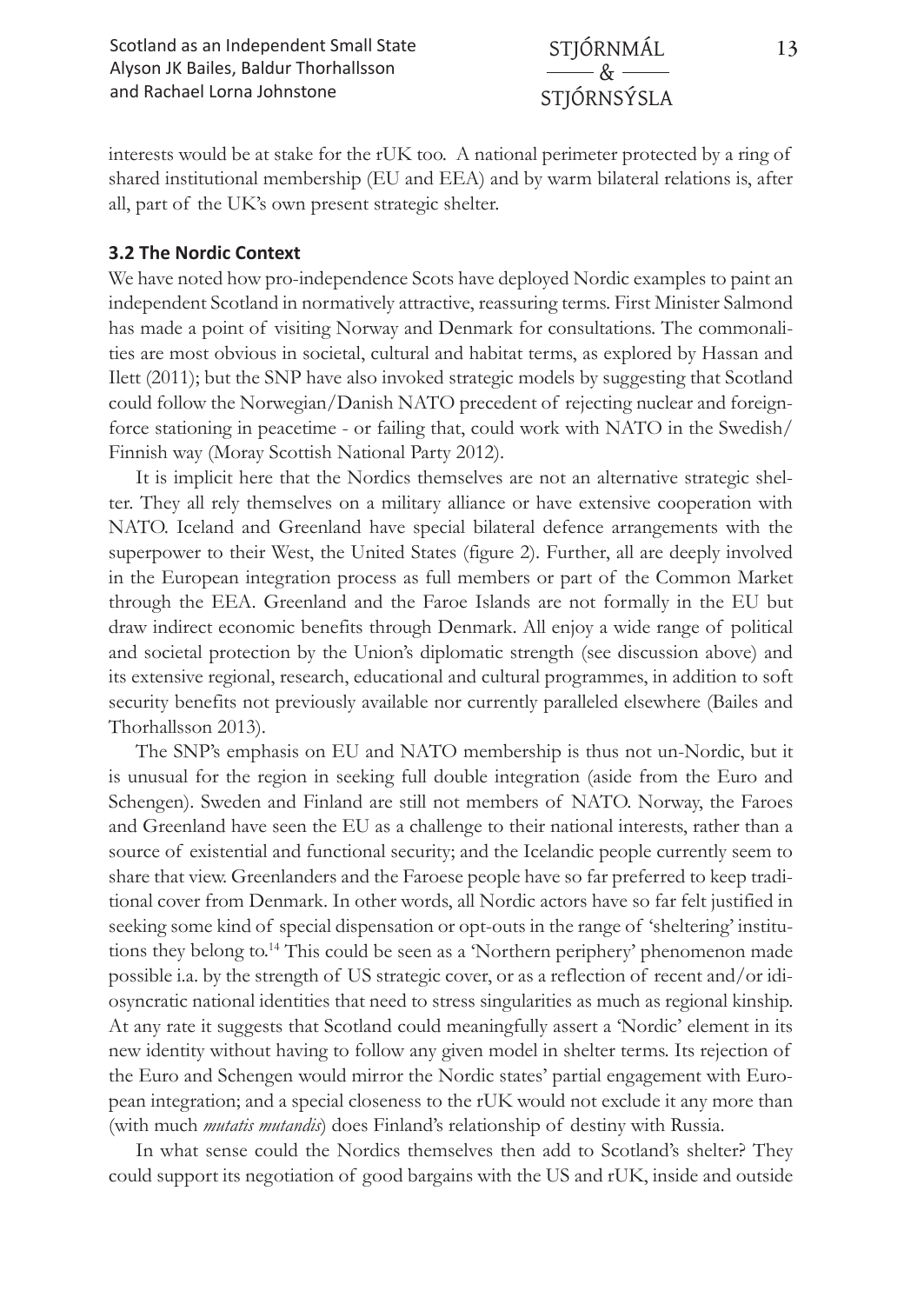multilateral institutions, and would have powerful motives for doing so given their own stake in North European stability. At the same time they would provide political inspiration and cover for distinctive characteristics the Scots might want to stress in fields like peace promotion, arms control, humanitarian initiatives and the anti-nuclear stance (as well as social-liberal values at home). Both these roles would provide 'political' shelter for Scotland's willed identity change, as reflected in figure 3. Concrete economic, soft security, and societal benefits could be sought through closer Scottish-Nordic cooperation, including common approaches to the growing Arctic challenge. Scotland's reduced military resources could be optimized by studying Nordic lessons and joining Nordic initiatives like NORDEFCO, the current framework for five-nation defence cooperation (Saxi 2011).

Might this mutually sheltering relationship take institutional form? Scotland could *prima facie* try to join both Nordic Cooperation (in its parliamentary and governmental dimensions) and the West Nordic Cooperation (WNC) of Iceland, the Faroes, Greenland and coastal Norway. Nordic political and public attitudes would surely be sympathetic, but the precedent involved in granting NC membership might give pause since the Baltic States were earlier denied it. Admitting Scotland to the WNC might be less contentious given its close geographical presence – including Shetland and Orkney – and common issues such as oil/gas exploitation. Alternative forms of association, or new 'Nordic-plus' cooperation frameworks, could doubtless be invented.

#### **3.3 The Arctic Dimension**

Unlike the Nordic connection, the discourse of the Arctic as a region of cooperation or conflict is largely absent in Scottish politics (Johnstone 2012). The Arctic, so far, has been defined more in physical than civilizational terms and all maps would put Scotland to the South of it. Nevertheless, an independent Scotland would become the Arctic's nearest neighbour state outside the Arctic Circle proper. Arctic dynamics would affect it, at the least, in strategic, economic, and ecological terms, giving the High North a significantly higher weighting in Scotland's overall policy balance than it is ever likely to have for London.

Like other small states, Scotland would hope above all for peaceful, environmentally safe and sustainable development in the Arctic. Contamination in the High North would have serious repercussions for the Scottish North Atlantic fishing industry as well as tourism. Open conflict or serious military tension over competing claims to newly accessible resources (exposed on land and under the seabed by ice melting) would be worse, but is actually improbable since the claimants are all committed to settling maritime boundaries in line with the provisions of the UN Convention on Law of the Sea, UNCLOS (Illulisat Declaration 2008; UNCLOS 1982).15 Scotland would surely want to become a party to UNCLOS itself, and would be bound by provisions widely considered as part of customary law in the demarcation and exploitation of its own continental shelf. As a small state treasuring the right to dispose freely of its resources, including off-shore, it would gain a new kinship with Greenlanders and other indigenous peoples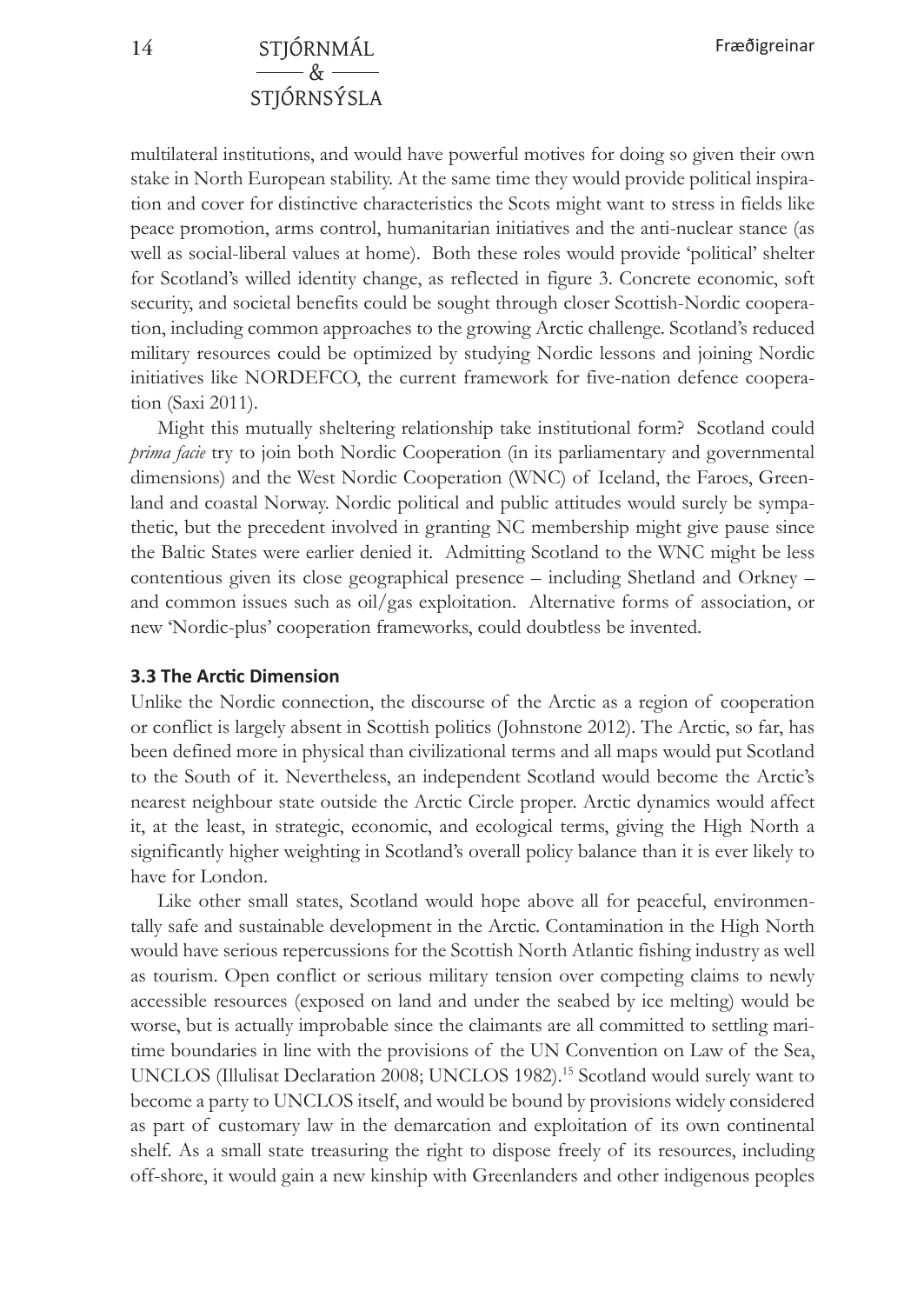of the North who take similar positions in their own quest for self-determination (Hossain 2011).

In contrast to the still-hypothetical oil and gas rush, disputes over living marine resources are already creating tensions in the High North and can be anticipated to cause continuing problems. Sea creatures have an inconvenient tendency to move in and out of states' exclusive economic zones (EEZs) or exclusive fisheries zones EFZs).<sup>16</sup> The current mackerel dispute between the EU (representing Scotland) and Norway on the one hand, and Iceland and the Faroe Isles on the other, is just the first example of historic fishing rights being revisited in light of new migration patterns as fish stocks respond to changing ocean temperatures and currents. Such disputes also highlight the importance of Scotland's shelter choices: if within the EU, it would have to let the EU continue negotiating for it, but if standing outside, how much clout would it have in the negotiations (Koivurova et al 2011)? Scotland will also hope for a share of any new fisheries that open up outside EEZs/EFZs, but it is not yet clear how these will be managed - by extending the reach of the two existing fisheries organisations in the North Atlantic, by a new Arctic regional fisheries management organization, or even by leaving an unregulated free-for-all.

The Arctic's dedicated organization for cooperation and dialogue is the Arctic Council.17 Albeit a relatively 'soft' institution without - for instance - legal personality or defence competence, the Council is strengthening itself with a permanent secretariat in Tromsø from January 2013. It has engineered a legally binding agreement among its member states<sup>18</sup> on search and rescue and concluded another, on oil spill preparedness and response, in May 2013. While the Arctic Council itself exists by virtue of 'shelter' from good inter-state relations and other institutions, it plays an irreplaceable stabilizing role and will remain the primary local forum for debating Arctic challenges and forming alliances to tackle them. Currently, the UK has an observer status that allows its officials to attend meetings but not to vote. However, this status can be seen as conditional inasmuch as all observers will now be periodically reviewed to ensure that they are, *inter alia,*  making an adequate contribution to science, respecting the sovereignty and authority of the full members, and giving priority to UNCLOS principles (Graczyk and Koivurova 2013). Practice must be reassessed following in Council's May 2013 meeting when decisions were taken on the more controversial observers, the EU and China. The independence scenario could open up an interesting contest between the rUk and Scotland over what status each or both of them had a right to claim in the Arctic Council system, bearing in mind the sympathy other Arctic peoples might feel (as already mentioned) for Scotland's self-determination campaign.

It can also be argued, however, that Arctic Council status is more of a symbolic than a true 'shelter' issue. Scottish professionals and institutions already take part in the Council's research projects, while the latter's limited competence means that such crucial issues for Scottish interests as Arctic hydrocarbons development, fisheries and trade are handled through different channels altogether. Scotland's small Arctic neighbours might actually need Scotland more than Scotland needs them for specific purposes like search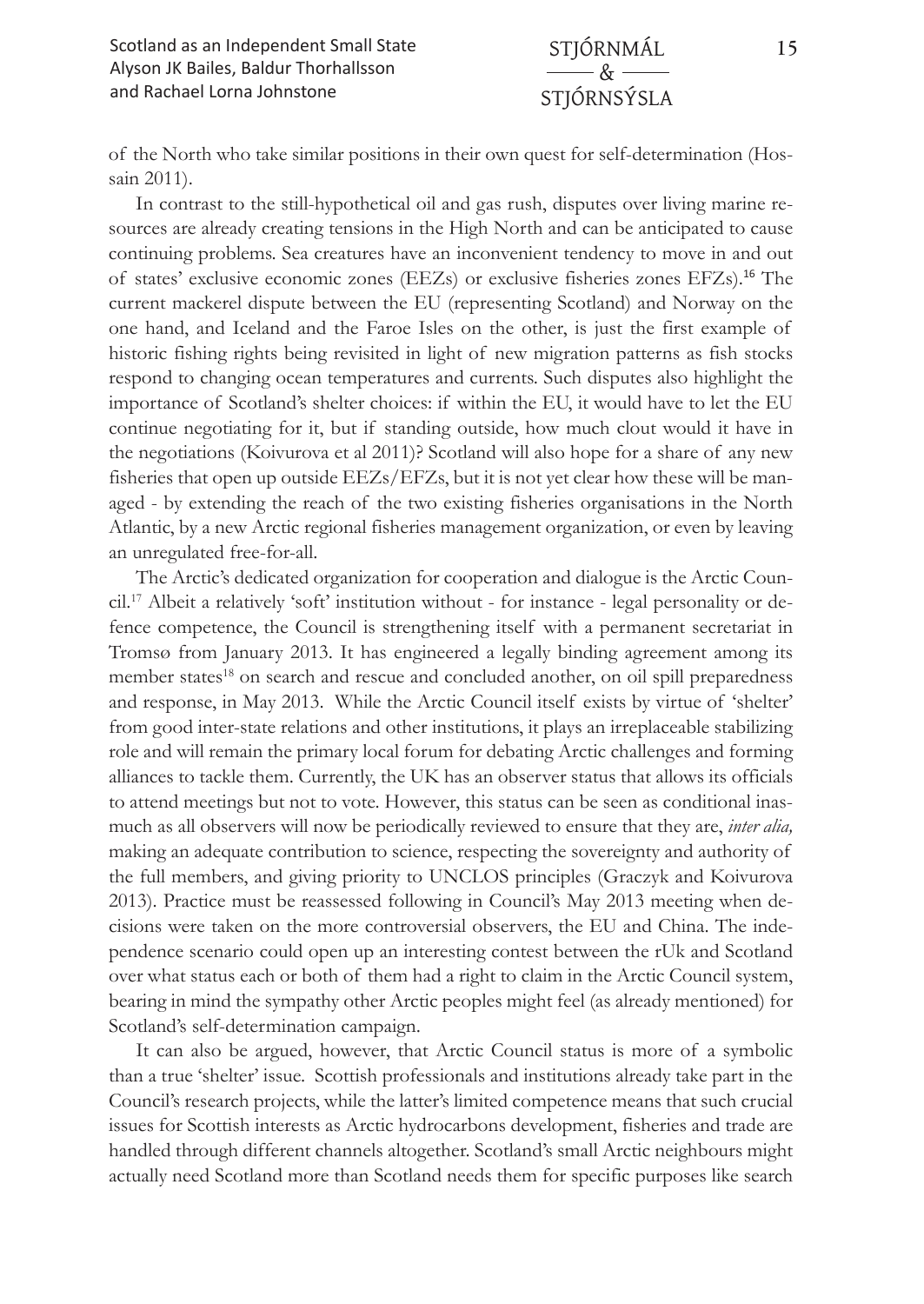and rescue, opening the way for ad hoc solutions as necessary. Here, however, Scotland's putative Arctic agenda becomes tangled with the issue of its general defence arrangements. Recent UK defence restructuring has cut back Scottish bases, making it more difficult *inter alia* for Scotland to support search and rescue in the High North (Maritime and Coastguard Agency 2011; Johnson 2011). An independent Scotland that was also conscious of its Arctic interests might have extra reason to reassess its north-facing air, naval, and coastguard capabilities (Crawford and Marsh 2012).

#### **4. Summary and reflections**

All topics covered in this article need much fuller study. They can be re-visited on a firmer basis when the Scottish government publishes its detailed prospectus for handling independence, expected in autumn 2013. London's and other players' attitudes will also solidify over time.

On the basis of presently available information, our findings suggest that seeking NATO and EU membership is more than an adventitious part of the SNP's current programme. It would be a logical choice for an independent Scotland under any foreseeable government and – aside from maximizing continuity – would conform to the mainstream of small-state strategy in Europe since 1990. Scotland's ability to secure such institutional shelters would, however, depend first and foremost on finding a *modus vivendi* both with the US and with the remainder of the UK. The former holds the ultimate key to Scotland's military and economic viability, while the two parts of the British mainland would remain umbilically linked for strategic as well as economic and social purposes. While this underlines the need for Scotland to come to terms with rUK as its closest and largest neighbouring state, maintaining the cover of a friendly and stable Ally on its Northern border would not be without importance for London either.

Among existing small states, the five Nordics have lived for decades with the same strategic asymmetry that would face Scotland. They have found many-sided shelters while maintaining strong national idiosyncrasies, especially in institutional policy. For Scotland they could not replace a good-neighbourly accord with the rUK; but they could both reinforce it politically – in their own interest – and help balance it with a societal/ cultural community that fostered Scotland's new small-state values.

What would become of all this after a 'No' vote – currently the highest probability – in 2014? Would Scottish energies switch to gaining greater autonomy within the UK, and might any external-policy elements be included? For sure, the clock will not simply go back. If important actors in Scotland grow attached to a specific 'small state' agenda, and forge new Nordic links, in the process of contingency planning, these themes will stay alive one way or the other in Scottish and UK politics.

This study should have demonstrated, meanwhile, that the discipline of small state studies has much to offer also in Scotland's case. Not only does it help provide analytical distance from the heat of current British debates, but it underlines that nothing in an independent Scotland's policy quandaries would be truly unique. Even the need to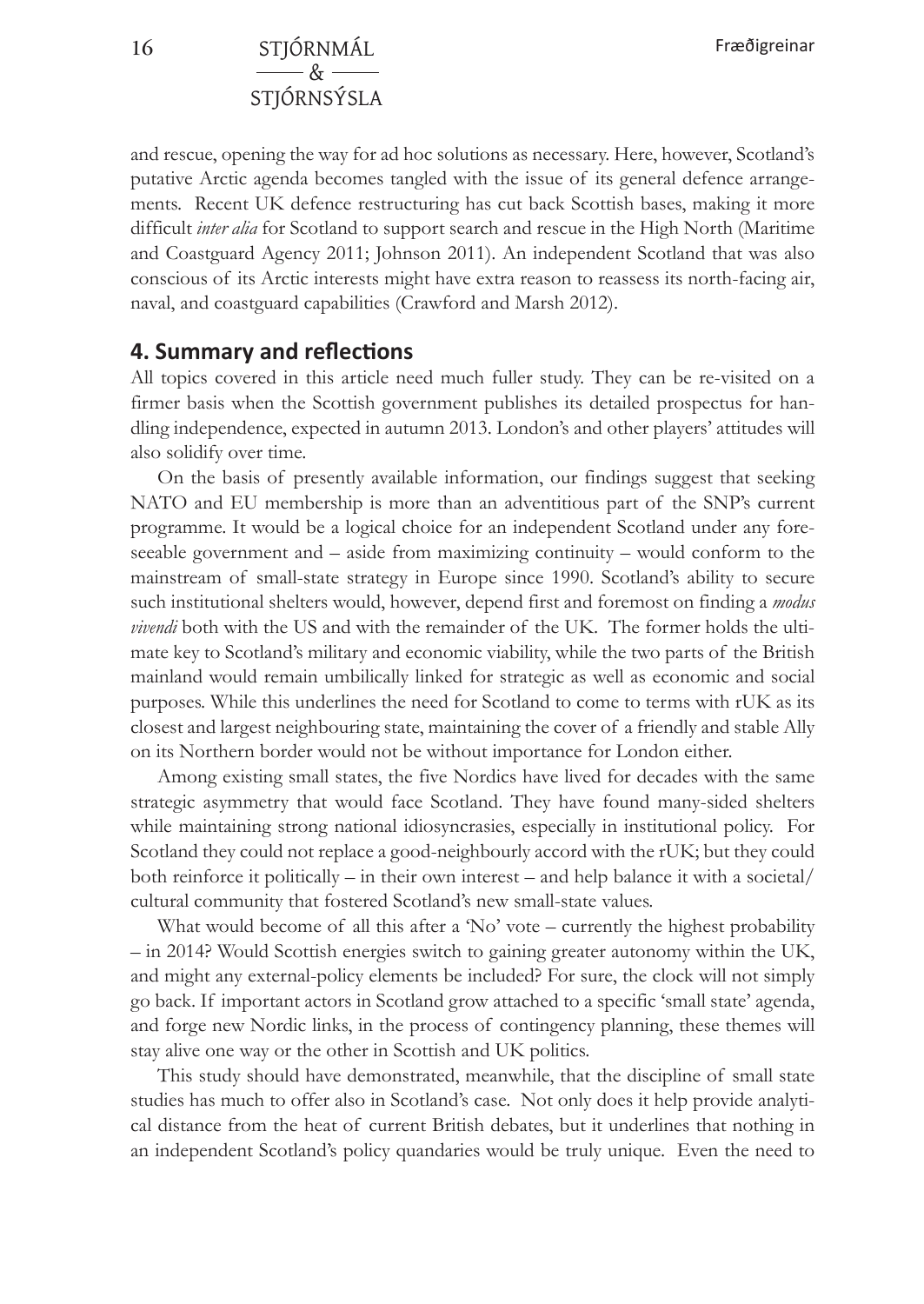repatriate nuclear weapons from a break-away territory arose in Belarus, Kazakhstan and Ukraine after the Soviet Union's dissolution, where the key to its peaceful handling was leadership from Washington. Scots engaged in contingency planning would do well to look into all such precedents, both from states of similar size and states with similar specific challenges. Small state research in return could gain much from continuing to track Scotland closely, as one of Europe's very few remaining potential test-cases of small state creation.

#### **Notes**

- 1 As a source for this and the following paragraph see (BBC Scotland 2013).
- 2 'Devolution' here means delegating former central government powers to regional authorities in Scotland, Wales and Northern Ireland.
- 3 For more on devolution: http://www.scotlandoffice.gov.uk/scotlandoffice/10181.html, and (Bogdanor 1999).
- 4 A third, potentially popular 'maximum devolution' (DEVO-MAX) option was mooted but opposed by London. For the October agreement's text see (The Scottish Government 2012a).
- 5 See http://www.snp.org/vision/better-scotland/independence.
- 6 This matters because opinion in Shetland and Orkney is markedly less pro-independence than the Scottish norm.
- 7 The position in favour of staying in NATO required a U-turn in traditional SNP policy and was only narrowly approved at the Party's conference in October 2012.
- 8 The Spanish province of Catalonia is often mentioned here, but the potential break-up of Belgium is also relevant.
- 9 We presuppose here that the new Scotland, but not the UK, would have to apply afresh for NATO membership - though transitional arrangements could be made eg by exchanging political statements of guarantee. This is a common-sense hypothesis but still contentious within the British debate.
- 10 Notably because of the costs of re-providing the Faslane facilities on rUK territory and the impossibility of doing so rapidly (Scottish Affairs Committee of the House of Commons 2012; Chalmers 2012)
- 11 Belgium, Germany, Italy, Netherlands and Turkey: 5 out of 28 Allied countries.
- 12 Ireland at present enjoys *de facto* strategic shelter from the UK, and Scotland might gamble on doing the same even as a non-NATO member – or at least, could pressurize London by hinting that it might.
- 13 In a January 2012 poll 50% of Scots who expressed an opinion were for staying the EU but 60% of Engish respondents wanted to leave.
- 14 Notably, Denmark's 4 EU opt-outs and Sweden's opt-out from EMU.
- 15 In practice also, the only Arctic oil and gas deposits commercially viable at present lie well within the uncontested continental shelves of the littoral states (United States Geological Survey 2008).
- 16 There is no practical difference between an EFZ and an EEZ. The United Kingdom did not claim an EEZ under UNCLOS but claims a 200 nm EFZ under the Fishery Limits Act 1976, article 1.
- 17 See details at http://www.arctic-council.org.
- 18 These are Canada, Denmark, Finland, Iceland, Norway, Sweden, Russia and the US.

## **References**

Alesina, A. and Spolaore, E. (2003). *The Size of Nations*. Cambridge: The MIT Press.

Archer, C. and Nugent, N. (eds.) (2002). *Small States and the European Union.* Huntington, NY: Nova Science Publishers.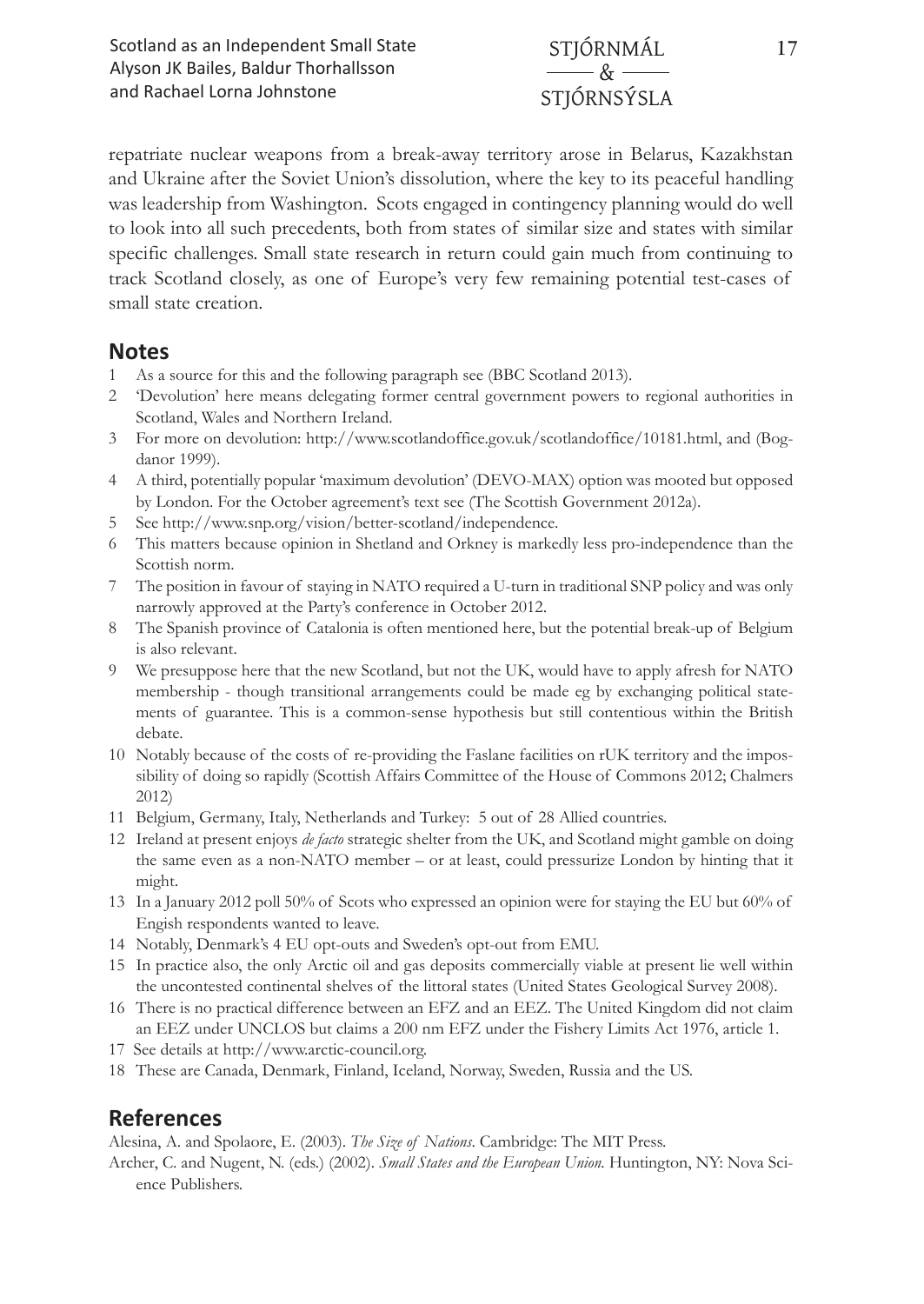#### **18** STJÓRNMÁL  $\mathcal{R}_{\mathbf{r}}$ STJÓRNSÝSLA

- Bailes, A.J.K. and Rafnsson, Ö.Þ. (2012). 'Iceland and the EU's Common Security and Defence Policy: Challenge or Opportunity', *Stjórnmál og stjórnsýsla* 1(8): 109-131.
- Bailes, A.J.K. and Thorhallsson, B. (2013). 'Instrumentalizing the European Union in Small State Strategies', *European Integration* 35(2): 99-115.
- BBC Scotland (2013*). The Devolution Debate This Century.* Accessed 6 February 2013 at http://www.bbc. co.uk/news/special/politics97/devolution/scotland/briefing/c20scot.shtml.
- Bogdanor, V. (1999). *Devolution in the UK*. Oxford: Oxford University Press.
- Cairney, P. (2011). *The Scottish Political System Since Devolution*. Exeter: Imprint Academic.
- Carrol, S. (2012). 'Barroso casts doubt on independent Scotland's EU membership rights', *The Guardian*, 21 September.
- Chalmers, M. (2012). *The End of an 'Auld Sang': Defence in an Independent Scotland.* London: Royal United Service Institute.
- CIA World Factbook (2013). *The World Factbook.* Accessed 4 March 2013 at https://www.cia.gov/library/publications/the-world-factbook/.
- Crawford, S. and Boyle, A. (2013). *Referendum on the Independence of Scotland International Law Aspects*. Accessed 1 March 2013 at https://www.gov.uk/government/uploads/system/uploads/attachment\_data/file/79408/Annex\_A.pdf.
- Crawford, S. and Marsh, R. (2012). *A´the blue bonnets: defending an independent Scotland*. London: Royal United Service Institute.
- Donald, D. and Hutton, A. (2011). 'Economic Self-Determination: Towards a Political Eonomy of Scottish Citizenship' in G. Hassan og R. Ilett (eds.), *Radical Scotland: Arguments for Self-determination*. Glasgow: Bell and Bain Ltd.
- Graczyk, P. and Koivurova, T. (2013). 'A new era in the Arctic Council's external relations? Broader consequences of the Nuuk observer rules for Arctic governance', *Polar Record.* Available at CJO2013 doi:10.1017/S0032247412000824.
- Handel, M. (1981). *Weak states in the international system*. London: Frank Cass.
- Hanlon, P. and Kärki, F.U. (2011). 'Health, culture and society: a Scottish-Nordic conversation', in G. Hassan og R. Ilett (eds.), *Radical Scotland: Arguments for Self-determination*. Glasgow: Bell and Bain Ltd.
- Hassan, G. and Ilett, R. (eds.) (2011). *Radical Scotland: Arguments for Self-determination*. Glasgow: Bell and Bain Ltd.
- Heininen, L. and Southcott, C. (eds.) (2010). *Globalization and the Circumpolar North*. Fairbanks: University of Alaska Press.
- Hossain, K. (2011). 'The Realization of the Right to Environment and the Right to Development in respect to the Arctic Indigenous Peoples', *Polar Law Yearbook 2011.* Leiden and Boston: Martinus Nijhoff Publishers.
- Illulisat Declaration of the five Arctic powers. (2008). Accessed 5 February 2008 at http://www.oceanlaw.org/downloads/arctic/Ilulissat\_Declaration.pdf.
- International Institute for Strategic Studies (2011). *The Military Balance 2011.* Taylor and Francis: London.
- Johnson, S. (2011). 'Liam Fox: Scottish "defence footprint" to increase despite RAF Leuchars closure'. *The Telegraph,* 18 July 2011.
- Johnstone, R.L. (2012). 'An Arctic strategy for Scotland', in L. Heinenen (ed.) *Arctic Yearbook 2012* (pp. 114-129). Akureyri: Northern Research Forum. Accessed 5 February 2013 at http://www.arcticyearbook.com/images/Articles\_2012/Johnstone.pdf.
- Katzenstein, P. (1984). *Corporatism and Change: Austria, Switzerland and the Politics of Industry*. Ithaca and London: Cornell University Press.
- Katzenstein, P. (1985). *Small States in World Markets: Industrial Policy in Europe*. Ithaca and London: Cornell University Press.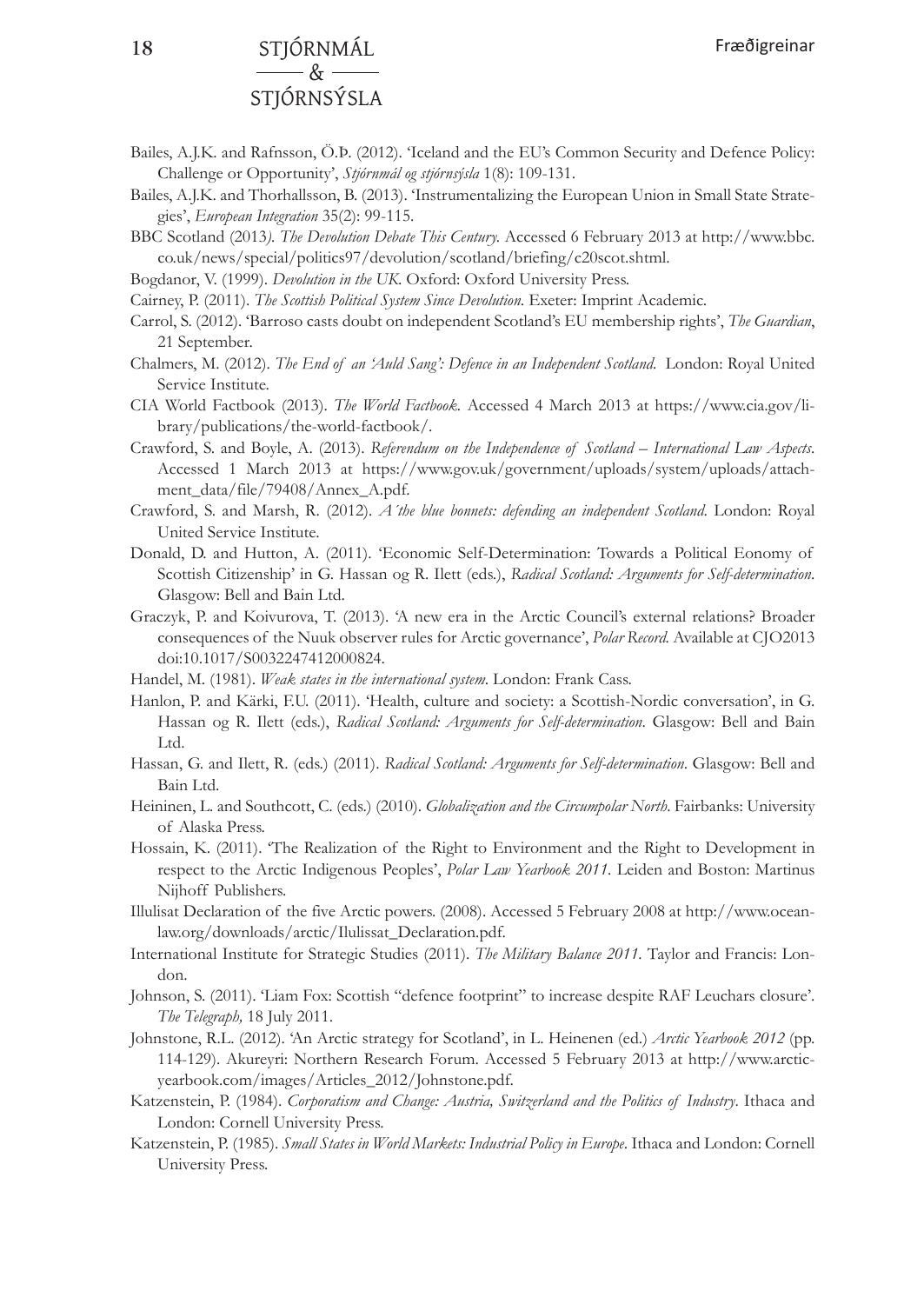- Keating, M. (2011). 'The Political Economy of Self-Determination', in G. Hassan og R. Ilett (eds.), *Radical Scotland: Arguments for Self-determination*. Glasgow: Bell and Bain Ltd.
- Keohane, R.O. (1969). 'Lilliputian's dilemmas: Small states in international politics', *International Organization* 23(2): 291-310.
- Koivurova, T., Kokko, K., Duyck, S., Sellheim, N. and Stepien, A. (2011). 'The Present and Future Competence of the European Union in the Arctic' in *Polar Record* 48(04): 361–371.
- Maritime and Coastguard Agency. (2011). *Blueprint for Future Coastguard Organisation in the UK*. November 2011. Accessed 18 February at http://www.dft.gov.uk/mca/blueprint\_announcement\_final\_- \_221111.pdf.
- Mitchell, J., Bennie L. and Johns R. (2011). *The Scottish National Party: Transition to Power*. Oxford: Oxford University Press, 2011.
- NATO (2013). *Smart Defence*. Accessed 7 May 2013 at http://www.nato.int/cps/en/SID-34AEED99- 772DF4E3/natolive/topics\_84268.htm?
- Moray Scottish National Party. (2012). *Defence Policy Update*. Published 16.7.2012. Accessed 1 March 2013 at http://www.moraysnp.org/2012/07/snp-defence-policy-update.html**.**

Mouritzen, H. and Wivel, A. (2005). *The Geopolitics of Euro-Atlantic Integration*. London: Routledge.

- Murkens, J.E. (2001). *Scotland's Place in Europe*, The Constitution Unit (University College London). Accessed 14 November 2012 at http://www.ucl.ac.uk/spp/publications/unit-publications/68.pdf**.**
- Neumann, I.B. and Gstöhl, S. (2004). 'Lilliputians in Gulliver's World? Small States in International Relations', Working Paper 1-2004. Reykjavik: Centre for Small State Studies.
- Panke, D. (2010). *Small States in the European Union: Coping with Structural Disadvantages*. London: Ashgate.
- Rokkan, S. and Urwin, D.W. (1983). *Economy, Territory, Identity: Politics of West European Peripheries*. London: Sage Publications.
- Salmond, A. (2012). *Scotland's place in the world*. Hugo Young Memorial Lecture, 25 January 2012. Accessed 3 March 2013 at http://www.guardian.co.uk/politics/2012/jan/25/alex-salmond-hugoyoung-lecture**.**
- Saxi, H.L. (2011). *Nordic Defence Cooperation after the Cold War*. Oslo Files on Defence and Security, March 2011. Oslo: Norwegian Institute of Defence Studies.
- Scottish Affairs Committee of the House of Commons (2012). *The Referendum on Scotland: Terminating Trident – Days or Decades?* London: The Stationery Office.
- Scottish Development International (n.d.). *North America Briefing*. Accessed 6 February 2013 at http:// www.scottish-enterprise.presscentre.com/International-activity/North-America-briefing-445.aspx.
- (The) Scottish Government. (2009). *Your Scotland, your voice* (White Paper on devolution and independence). Accessed 3 March 2013 at http://www.scotland.gov.uk/Resource/Doc/293639/0090721. pdf.
- (The) Scottish Government (2012a). *Agreement between the United Kingdom Government and the Scottish Government on a referendum on independence for Scotland*. Accessed 12 November 2012 at http://www.scotland.gov.uk/About/Government/concordats/Referendum-on-independence**.**
- (The) Scottish Government (2013). *Scotland's International GDP Per Capita Ranking*. Accessed 29 May 2013 at http://www.scotland.gov.uk/Resource/0041/00416075.pdf.
- Scottish National Party (2012). *Senior EU official backs benefits of small states*. Published on SNP website 23.12.2012. Accessed 3 March 2013 at http://www.snp.org/media-centre/news/2012/dec/senioreu-official-backs-benefits-small-states.
- SIPRI (The Stockholm International Peace Research Institute) (2013). *Military Expenditure Database*. Accessed 5 March 2013 at http://milexdata.sipri.org/.
- Thorhallsson, B. (2006). 'The Size of States in the European Union: Theoretical and Conceptual Perspectives', *European Integration* 28(1): 7-31.
- Thorhallsson, B. (2011). 'Domestic buffer versus external shelter: viability of small states in the new globalised economy', *European Political Science,* Symposium 10(3): 324-336.